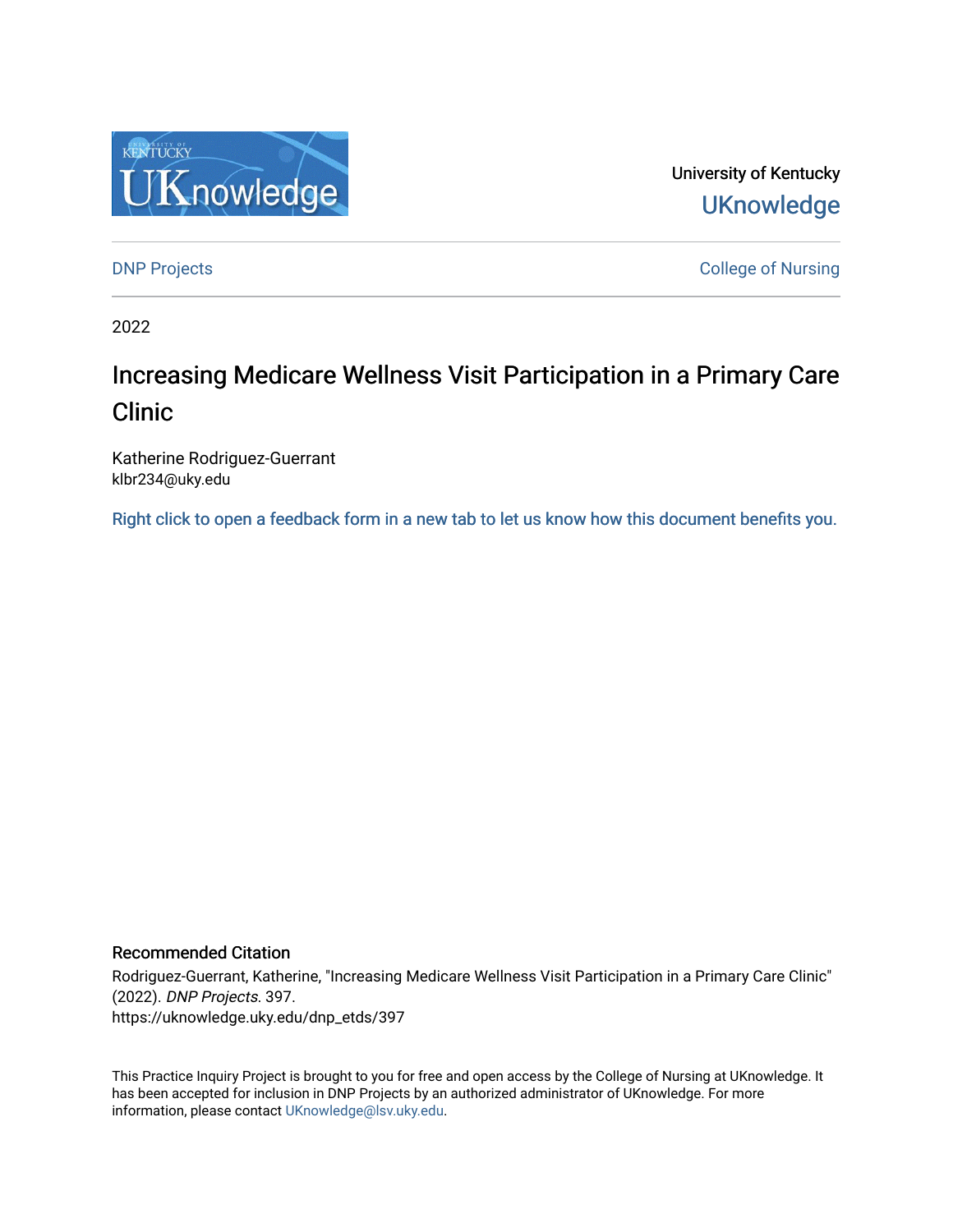Increasing Medicare Wellness Visit Participation in a Primary Care Clinic

Submitted in Partial Fulfillment of the Requirements for the Degree of Doctor of Nursing

Practice at the University of Kentucky

By

Kate Rodriguez-Guerrant, BSN, RN

Lexington, KY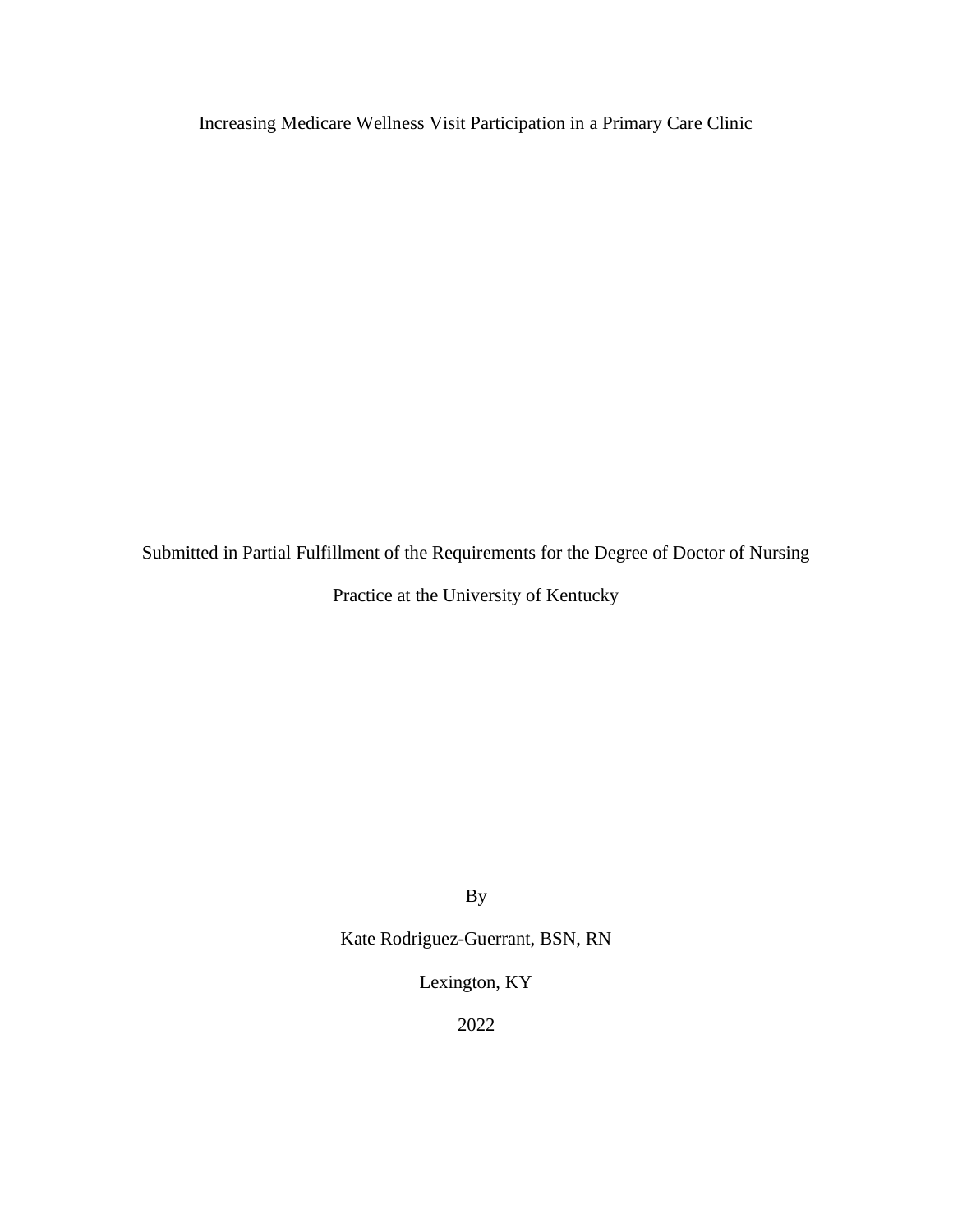### **Abstract**

<span id="page-2-0"></span>**Background:** Medicare Wellness Visits (MWV) came into use in 2011 to provide Medicare patients and their providers a chance to create a 5 to 10 year plan to prevent illness, disease, and disability. These visits are often underutilized due to various barriers on both the provider and patient side.

**Purpose:** The purpose of this study is to assess provider barriers to conducting MWVs and provide an educational tool that will assist providers in increasing the number of MWVs conducted within this system.

**Design:** This is a descriptive, quasi-experimental study to assess provider barriers combined with a Quality improvement project that will focus on overcoming one of these barriers.

**Methods:** Provider barriers to MWVs were assessed via electronic survey. The educational tool, the 'Differences Between Visits' chart, was introduced to providers at a single primary care clinic within the healthcare system. Providers were educated on how to use the chart. After two months, a second survey was sent to the providers at the clinic to assess whether the chart was helpful and if providers would be willing to continue using it.

**Results:** Twelve respondents participated in the initial survey on provider barriers. Providers responded that the most important reason they did not complete MWVs was that they felt they already completed the requirements of the MWV during other visits and their patients want to discuss current health issues instead of discussing preventative measures. However, eight-three percent of the twelve respondents were somewhat or very likely to increase the number of MWVs they performed. After deployment of the 'Differences Between Visits' chart, onehundred percent of the 4 providers who responded were satisfied with the chart and are somewhat or extremely likely to continue using the chart.

 $\mathfrak{Z}$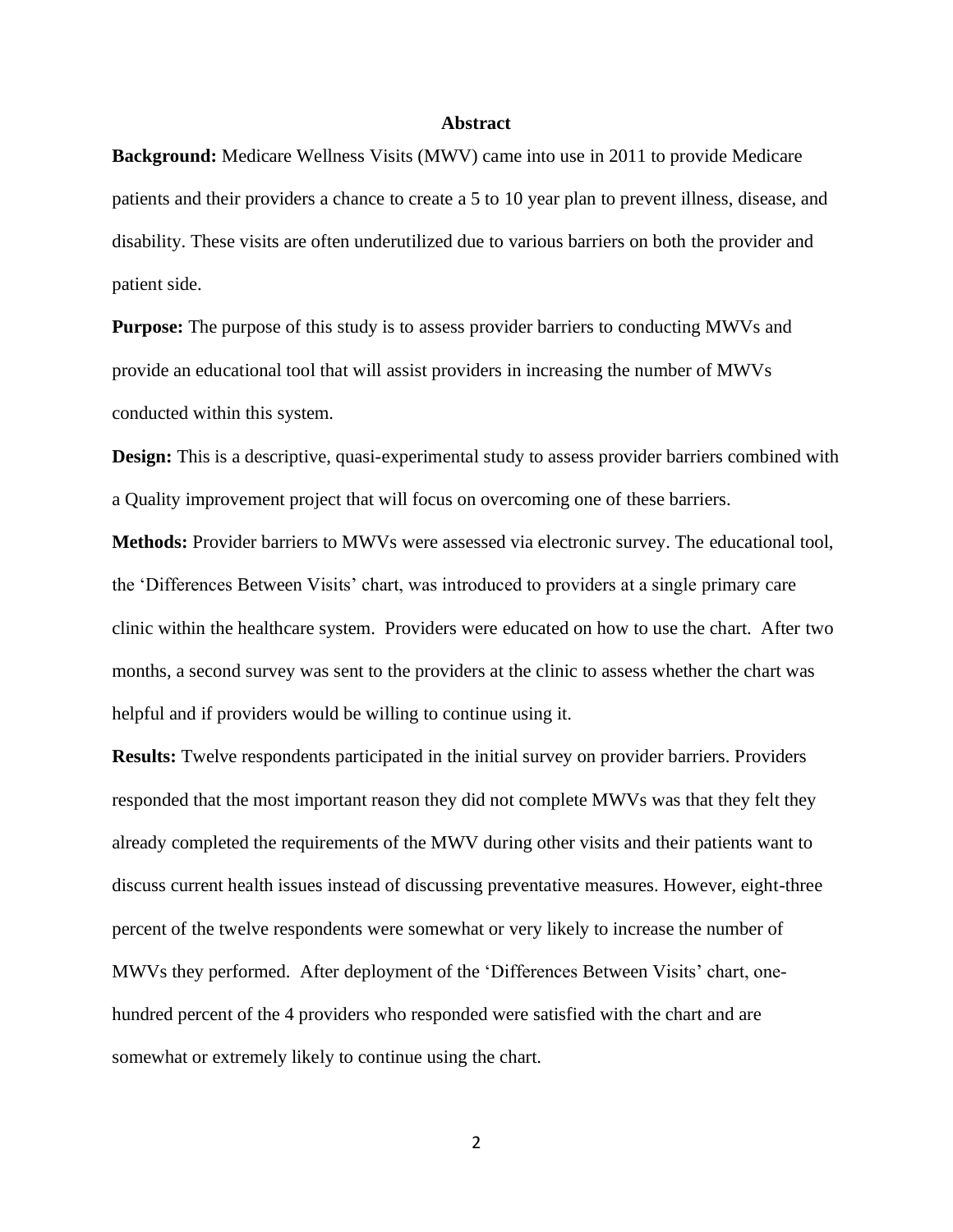**Discussion:** In this study, providers seemed willing to improve the rate of MWVs they conducted and were receptive to the educational tool that was provided. Further research should be completed to identify strengths and weakness of the educational tool and what, if any, impact the tool has on completion of MWVs.

*Keywords:* Medicare Wellness Visit, provider barriers, patient education, educational tool, infographic, disease prevention, Geriatric, health behaviors, health education, health promotion, personalized prevention plan, primary care practices, quality improvement, Quality Caring model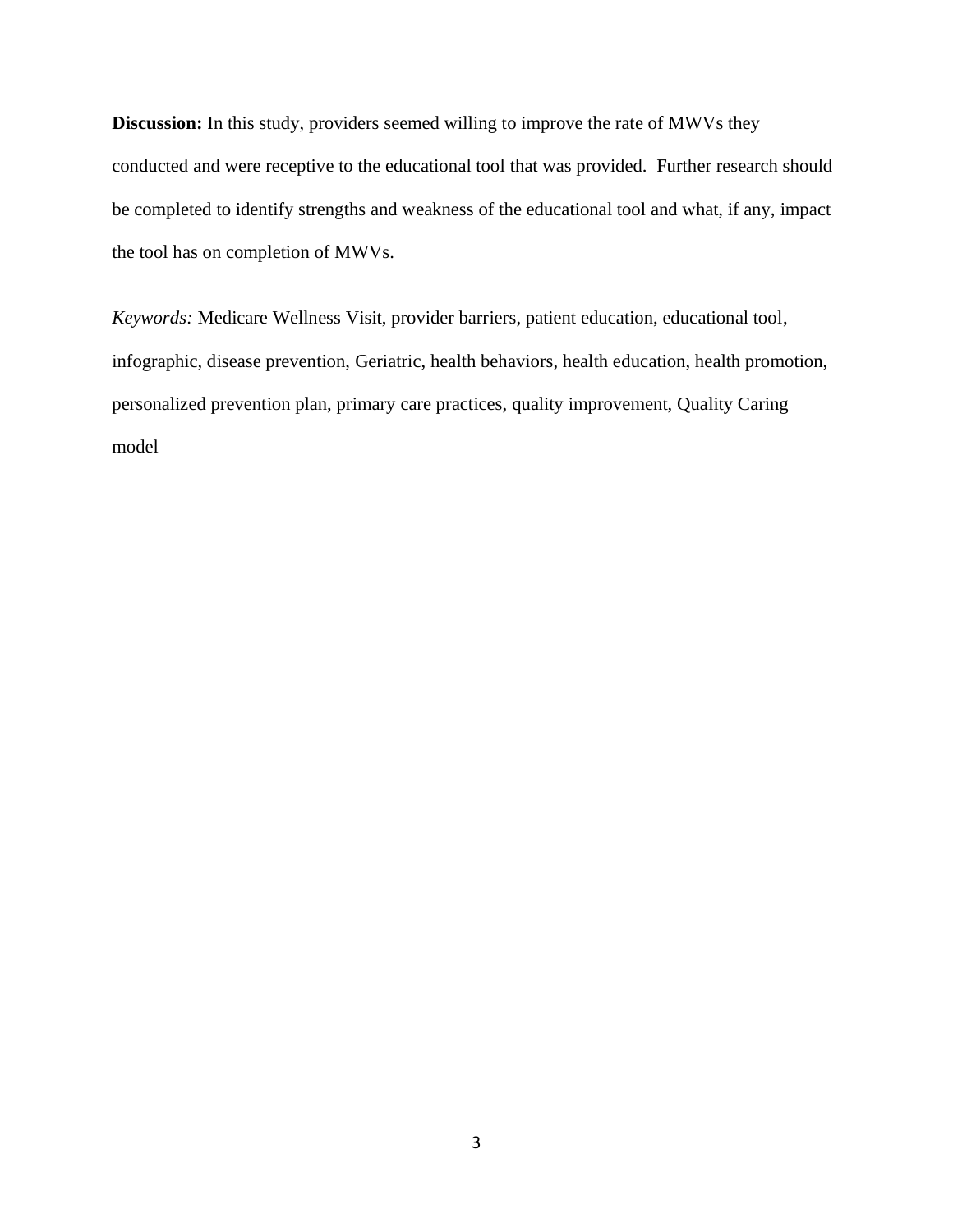### **Acknowledgements**

<span id="page-4-0"></span>I wish to express my gratitude to my faculty adviser, Dr. Julianne Ossege, for soothing my anxious nerves, praising my efforts, and providing the most fantastic feedback. I am eternally grateful for the many hours Dr. Ossege spent in reviewing my drafts, assisting me with practicing for my defense, and providing encouraging smiles and funny memes.

I wish to extend a special thanks to Dr. Julianne Ewen for being my clinical preceptor and providing the original idea for this project. I also want to thank her for providing me with access to both the leadership of the healthcare system, as well as the clinic where I conducted the research.

I would like to show my deep appreciation for Pam Thompson, Market Director, who provided some of the background information and statistics, as well as meeting with me on multiple occasions to answer questions.

I also wish to acknowledge the providers who participated in this research. Without their input and dedication to their patients, we would never have been able to do this research to begin with.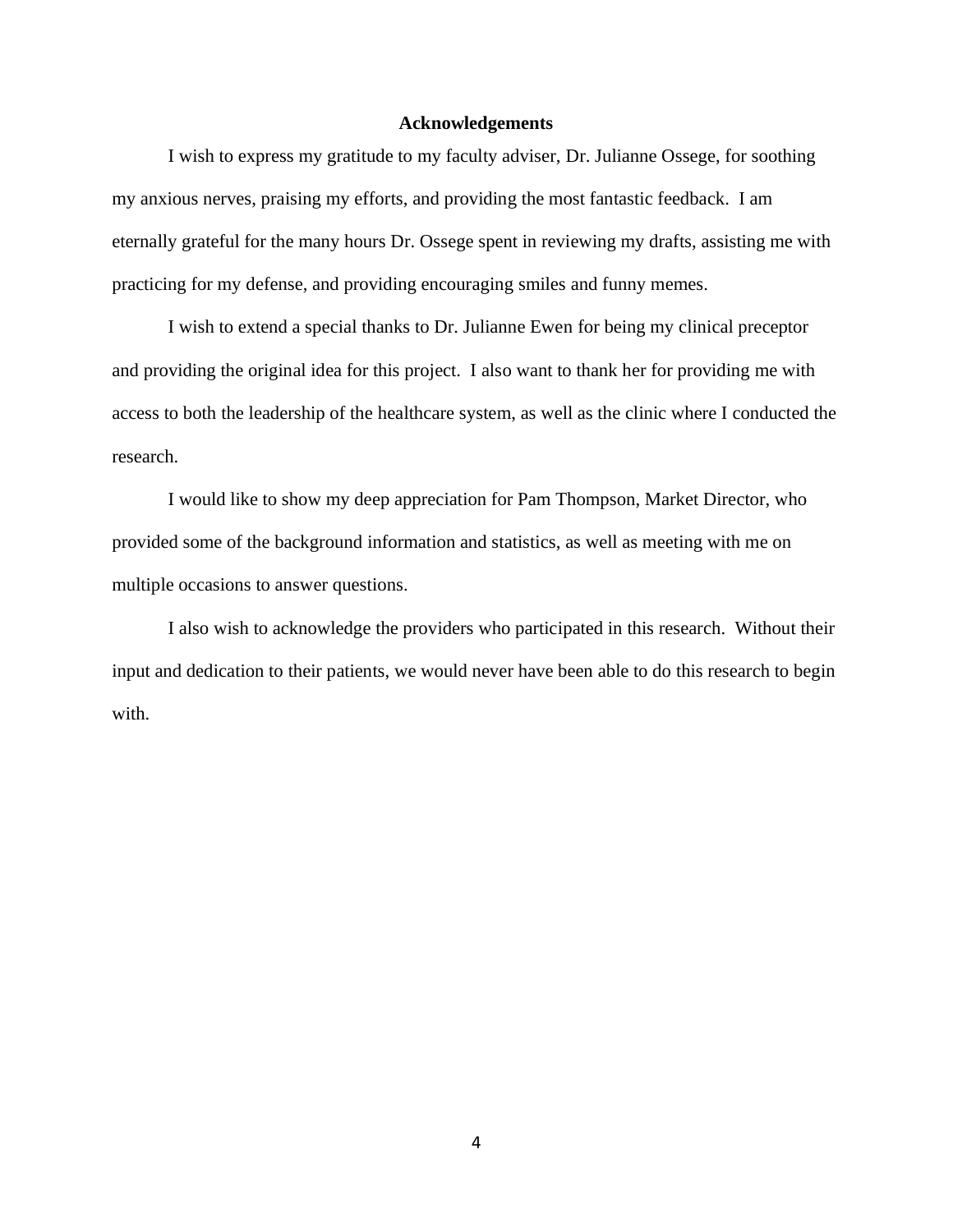### **Dedication**

<span id="page-5-0"></span>I would like to dedicate this study to my family and friends. Thank you all for supporting me and encouraging me to keep on going. Thank you to my husband, Julio, for allowing me space to work on my research, even when you had a lot on your plate. Thank you to my son, Julian, for providing me with comic relief. Thank you to my parents, Mark and Patti, for helping me with getting dinner on the table and taking care of the kids. Thank you to my best friends, Jennifer Noah, Shelley Larrabee, and Leah Bain for providing me with the most precious friendships I could ask for. Thank you to my friends in the program, especially Jennifer Yenke and Brittany Roher, for continually answering my questions and encouraging me to keep going.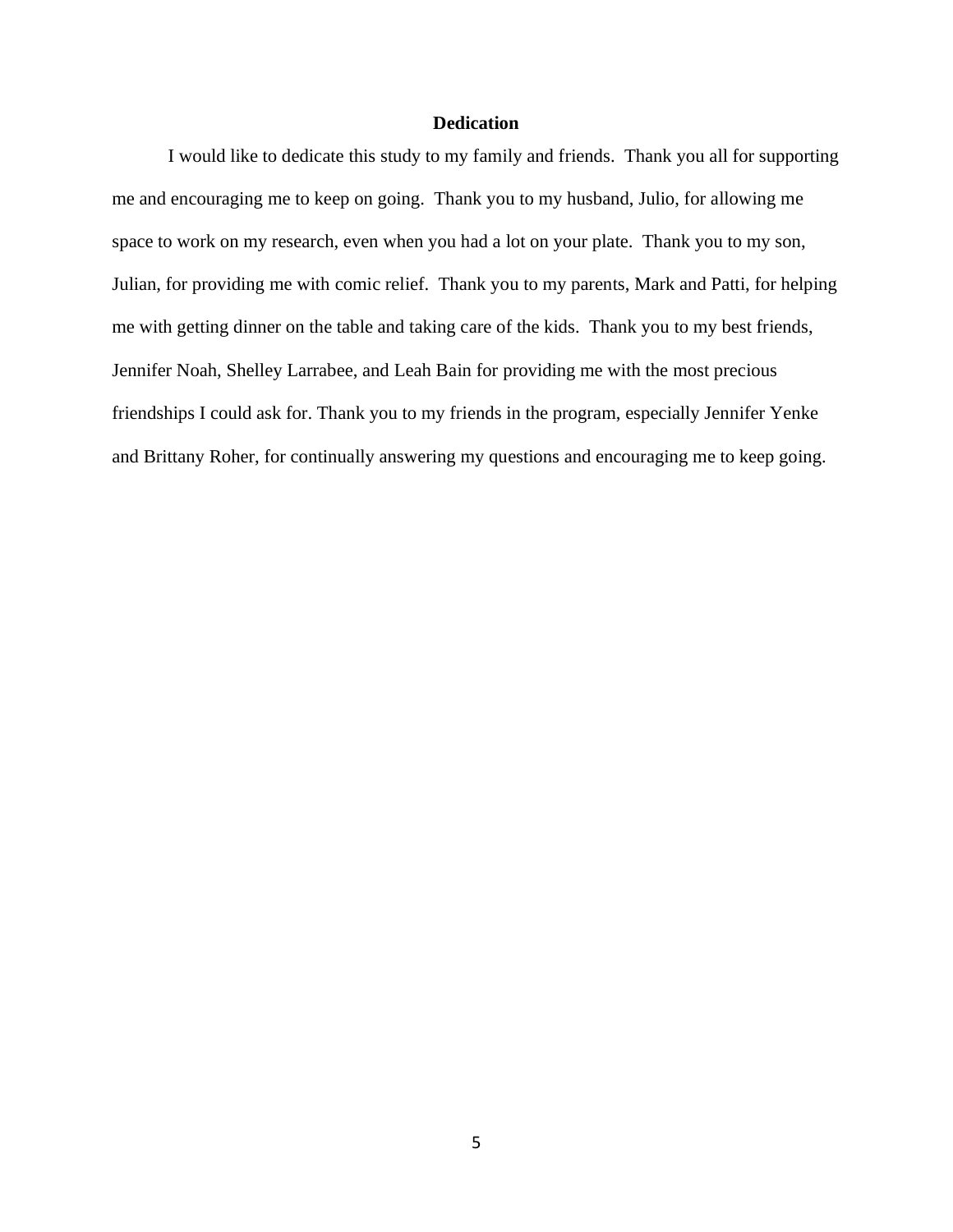| <b>Table of Contents</b> |  |
|--------------------------|--|
|--------------------------|--|

| 16 |
|----|
|    |
|    |
|    |
|    |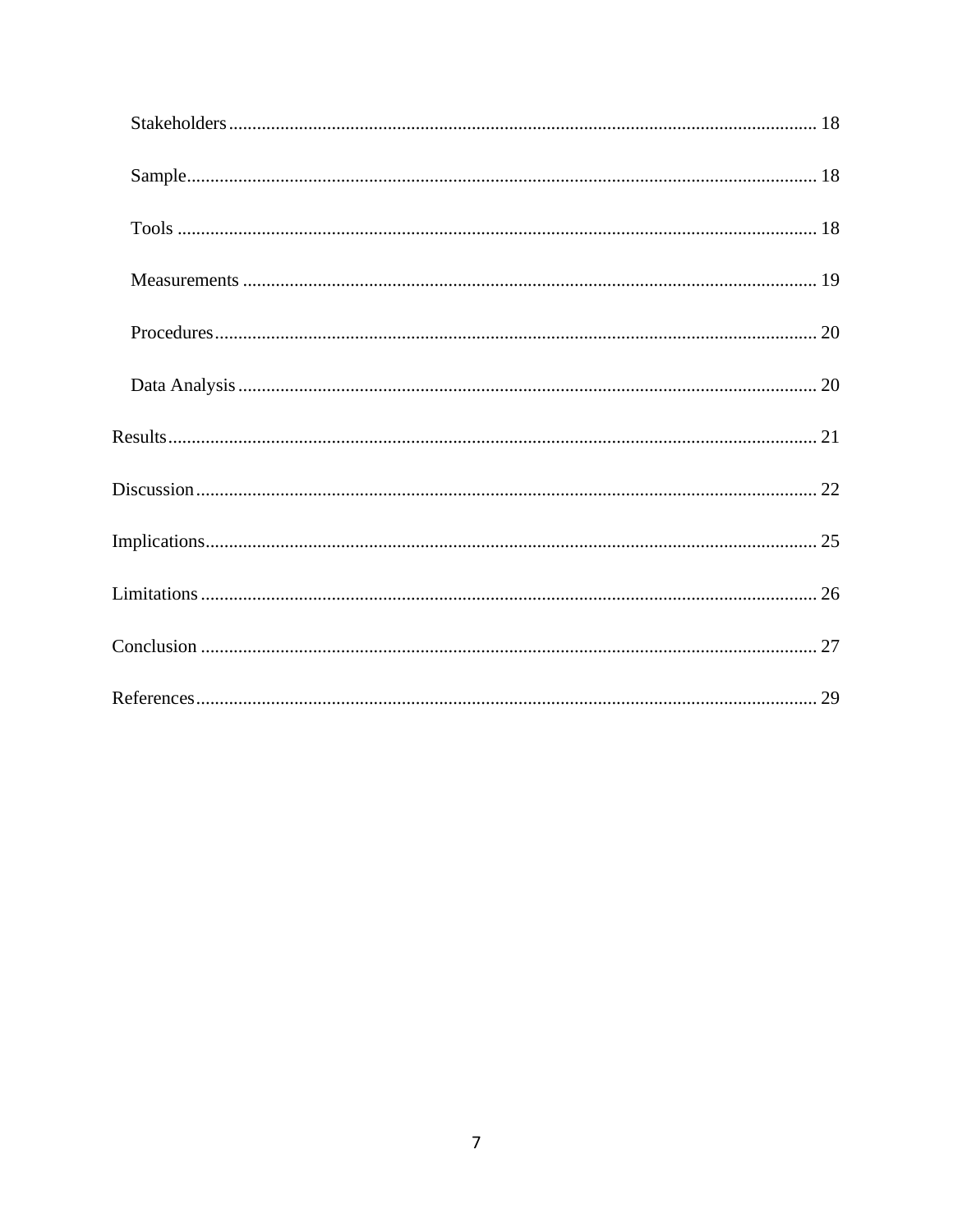# **List of Tables**

| Table 3. Descriptive Summary of Willingness to Increase Number of MWV's Performed 34        |
|---------------------------------------------------------------------------------------------|
| Table 4. Descriptive Summary of Providers that Found the 'Differences Between Visits' Chart |
|                                                                                             |
| Table 5. Descriptive Summary of Measurement of Satisfaction with 'Differences Between       |
|                                                                                             |
| Table 6. Descriptive Summary of How Likely Providers Are to Continue Using the 'Differences |
|                                                                                             |

# **List of Appendices**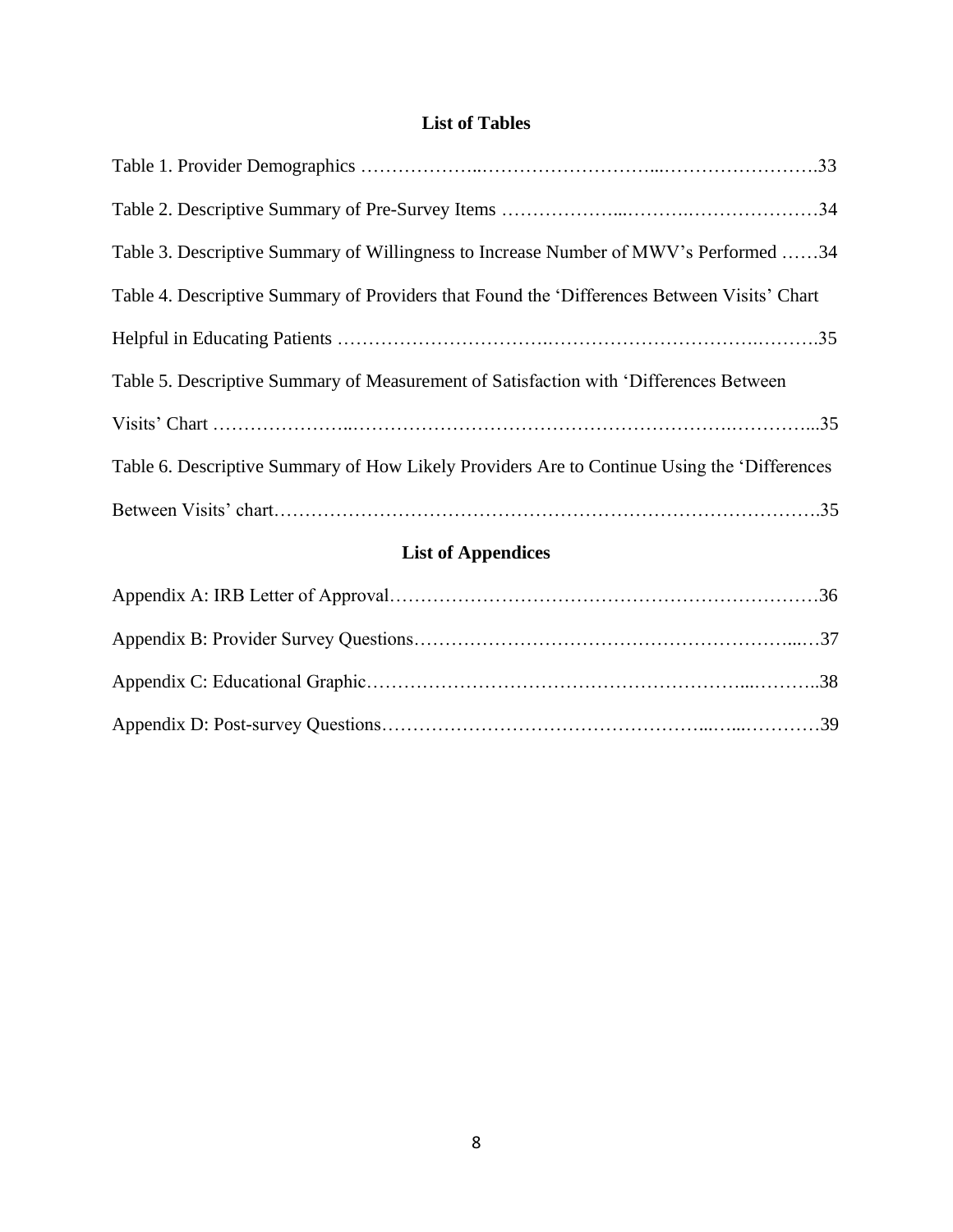### <span id="page-9-0"></span>**Increasing Medicare Wellness Visit Participation in a Primary Care Clinic**

### **Background and Significance**

### <span id="page-9-2"></span><span id="page-9-1"></span>**Problem Statement**

According to the U.S. Census Bureau, twenty three percent of the U.S. population will be adults aged 65 years and older by 2060 (Jiang et al., 2018). Many of these adults have multiple comorbidities that can be costly to cover. In fact, an estimated 70% of illnesses and their associated costs come from life-style and vaccine preventable diseases (Farford et al., 2020). Medicare Wellness visits (MWVs) are assessments, provided free of cost to Medicare patients, that provide a way of evaluating the patient's potential health needs, including vaccinations and screenings, and creating a plan to address these needs over the next 5-10 years (Cuenca, 2019). This is a great tool to help Medicare patients focus on staying healthy as they age. MWVs can also provide an increase in revenue for the clinics and providers as incentive to focus on preventive healthcare and can improve quality measures (Cuenca, 2019). Unfortunately, research suggests that patients and providers often do not understand or see the value in completing these wellness visits (Bluestein et al., 2017; Cuenca 2019; Farford et al., 2020). Identified barriers include patient lack of knowledge of MWVs, patient lack of understanding of the purpose of the visit, provider ambivalence, complex documentation and billing, time constraints, and competing demands (Bluestein et al., 2017).

### <span id="page-9-3"></span>**Context**

Medicare patients are typically adults, 65 years and older, who have applied for Medicare as a primary or supplemental insurance. Many of these patients already have multiple comorbidities that may affect their quality of life. In a disease and acute care focused healthcare system, a "hands-off" visit, like the MWV, can be difficult for patients to understand and see the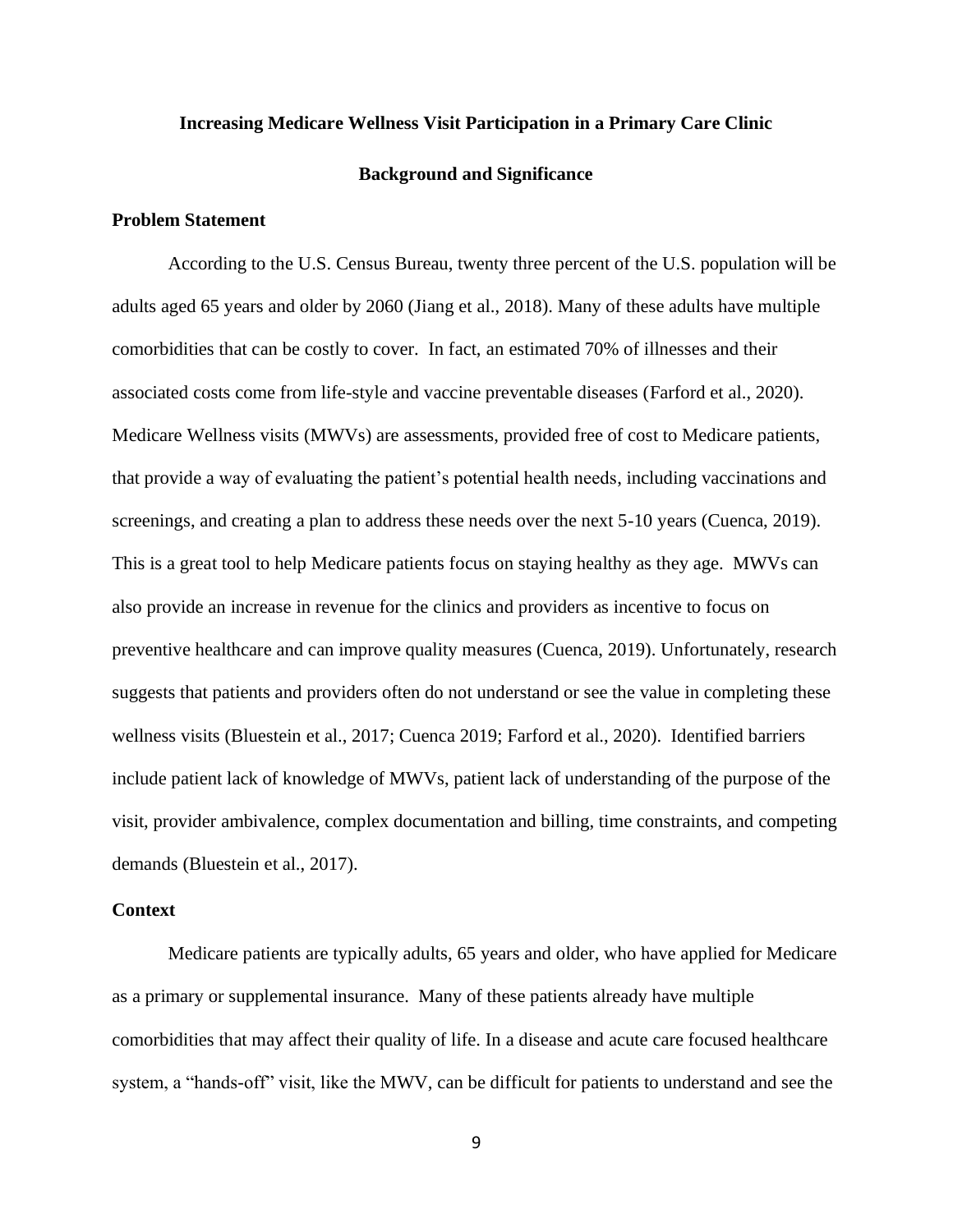benefit in (Gardenier et al., 2019). Patients, misunderstanding the purpose of the visit, expect a physical and to be able to discuss their current health problems, acute and chronic, with their provider.

Typical primary care office visits are around 20 minutes or less, leaving little time to discuss preventive care measures (Chung et al., 2018). Providers are feeling more overwhelmed and rushed than ever due to increasingly unrealistic expectations for what they can accomplish in such a short visit (Privett & Guerrier, 2020), which leaves them less time to thoroughly educate patients on the importance of preventive care. In most clinics, there are many types of visits that a patient may experience. Most visits will be either an acute visit for sudden illnesses or injuries, a chronic visit for evaluating disease progression, or an annual physical exam to update patients on vaccinations, educate patients on a variety of topics specific to their time of life and health status, and complete recommended screenings, such as ordering a mammogram and screening for tobacco use. For Medicare patients, the annual exam is not covered, but the Medicare Wellness Visit, which focuses on developing or updating a Personalized Prevention Plan (PPP) and performing a Health Risk Assessment (HRA), is provided free of cost to Medicare recipients (Centers for Medicare & Medicaid Services: Medicare Learning Network, 2021).

According to Chung et al. (2018), older Americans are not using preventive care services at recommended rates. This means that they are not getting vaccinations and screenings to prevent disease or disability. While percentages vary throughout the research, Gardenier et al. (2019) state that only about 20% of MWVs are completed. The main benefit of the MWV is providing a clear view of the patient's and provider's healthcare goals to prevent or slow the advancing of disease and disability (Cuenca, 2019). Often times, primary care visits become sick (acute) visits, because patients have unmet needs and wish to discuss these needs with their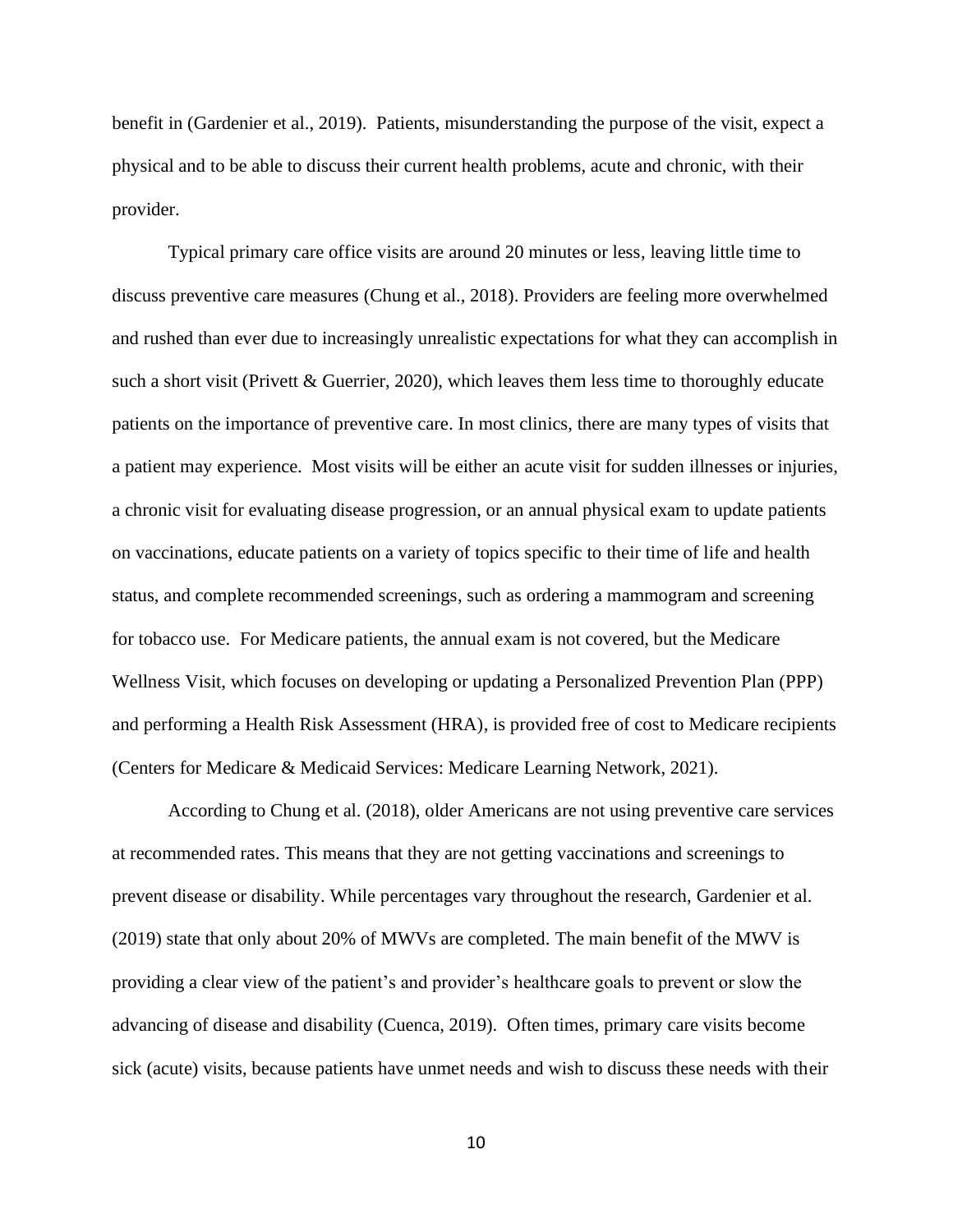providers. However, without the creation of a plan, many of these needs will continue to be unmet. This may lead to worsening conditions outside the realm of the comorbidities already identified.

As with any profession, it is important that providers get compensated for the work they do. According to the Centers for Medicare & Medicaid Services (CMS) Physician Fee Schedule website (2022), the current compensation for a MWV in Kentucky ranges from \$123.72 to \$135.17 per visit. Therefore, these exams are very lucrative for clinics and providers. When patients unknowingly attempt to turn their MWV into an acute or chronic visit, they are often hit with fees that they were not expecting. MWVs are provided free of charge every 12 months (Centers for Medicare & Medicaid Services: Medicare Learning Network, 2021). However, when additional issues are discussed and a physical exam is performed, providers are not paid for their services unless they code for both the MWV and the other exam they performed. When this is not adequately explained to the patient and they are not provided with the option to do both visits or come back for one, they are understandably distressed when Medicare refuses to pay for everything, and they are left paying for a physical exam.

### <span id="page-11-0"></span>**Current Interventions**

There are a few strategies in the literature attempting to make sure that MWVs are completed appropriately. These range from having nurses or medical assistants doing the previsit planning (Cuenca, 2019) to using nurse managers and other nurses and staff to complete the entire visit (Bluestein et al., 2017). While these are excellent options, it is probably in the provider's and patient's best interest that the provider participate in at least some of the visit so that the provider and patient can have an open and ongoing relationship. Researchers have noted that providers feel that patients don't value preventive care and only wish to discuss acute issues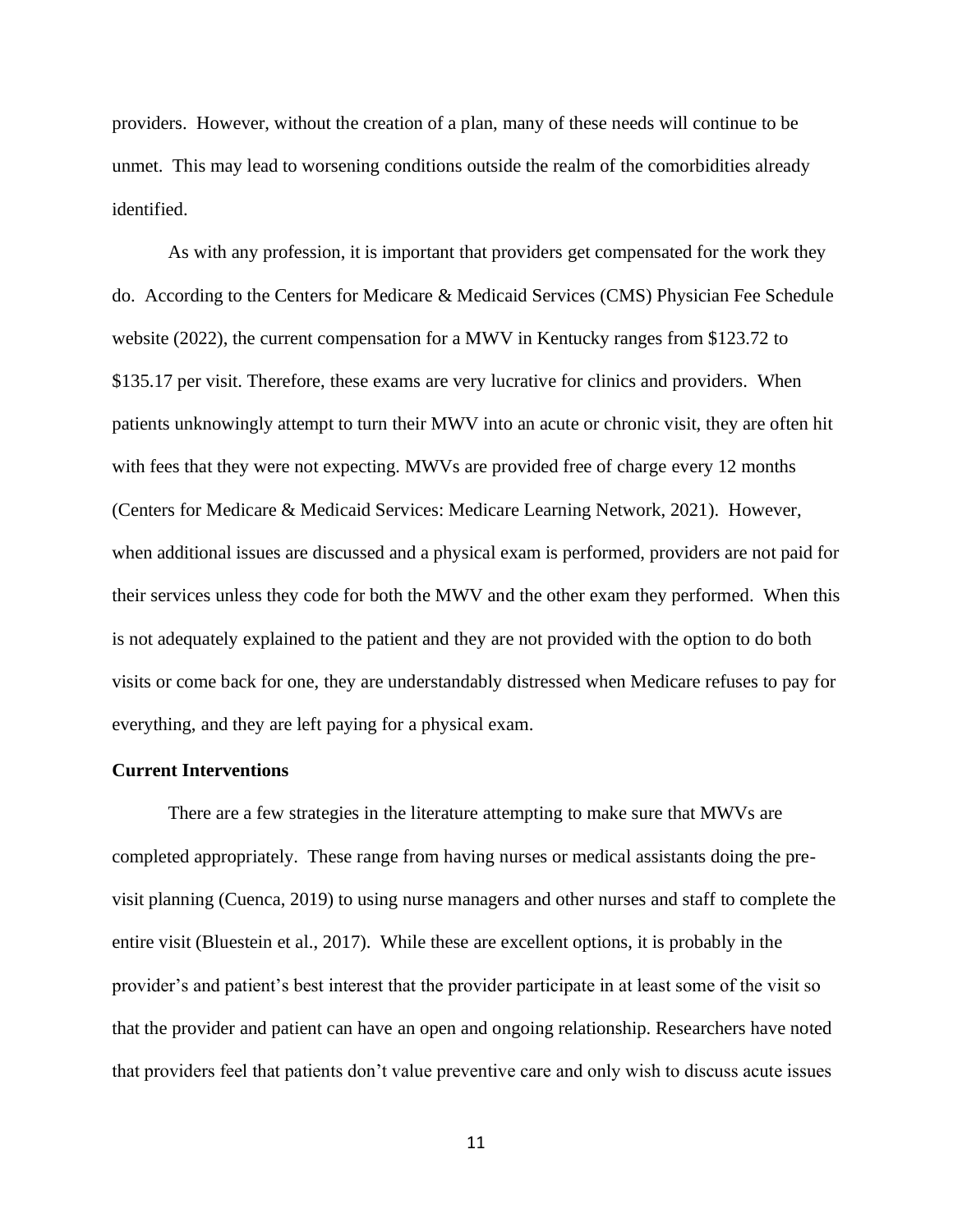when they are seen (Chung et al., 2019). A good patient/provider relationship can lead to a level of trust and understanding between the patient and provider that can make suggestions for health more meaningful to the patient and has the potential to help patients make more informed decisions (Kamimura et al., 2020). However, using other staff, such as clerks, nurses, medical assistants, etc., and technology, such as online patient portals, to relay and discuss pertinent information about the purpose of the visit could be beneficial and lead to more patient satisfaction with the process (Bluestein et al., 2017).

### **Purpose/Objectives**

<span id="page-12-0"></span>The purpose of this project was to assess provider barriers to completing MWVs, as well as implement and evaluate an educational tool that could be used by primary care providers within a hospital system to teach Medicare patients about the differences between MWVs and other types of primary care visits. The first objective was to assess provider barriers to completing the MWVs by providing a short survey that asked providers to rank their reasons for not conducting these visits. This information set the stage for understanding why MWVs were not being completed within this particular hospital system.

Two of the barriers that providers in the research identified were that patients did not understand the purpose of the MWV and some providers did not understand how they needed to conduct a MWV. To address these issues, the second objective was to provide a tool that assists providers with educating Medicare patients on the differences between a normal sick visit, a physical exam, and a MWV. Lastly, the third objective was to assess the usefulness and sustainability of the educational tool.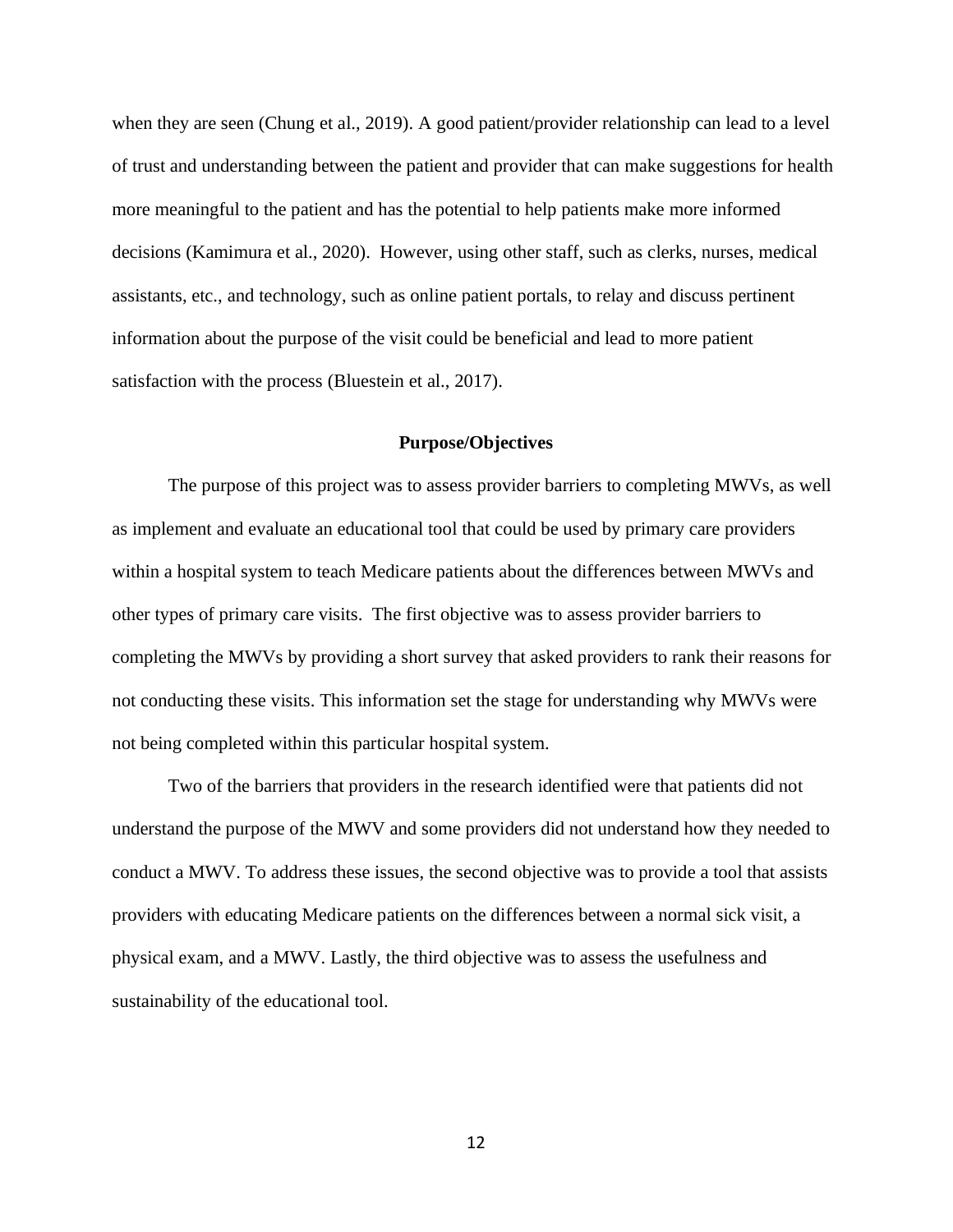#### **Theoretical/Conceptual Framework**

<span id="page-13-0"></span>The Quality Caring Model (QCM) by Joanne Duffy (2013) was created with the idea that caring relationships between healthcare providers and patients can provide a positive foundation and create a sense of safety that enables advancement in attaining health goals for patients. Kamimura et al. (2020) shared that continuity of care, part of providing caring relationships, leads to improved communication, connection, patient centeredness, a higher degree of patient health literacy, and increases in self-rated health. The purpose of using this model for providers, including APRNs, is to provide a basis for seeing patients as unique beings capable of growth and change who are worthy of a provider's time and effort.

According to Duffy and Hoskins (2003), the QCM focuses on quality healthcare through evidence-based practices, while maintaining that people are interdependent on other people. The major components of this model include structure and process. Structure is made up of each person's demographics, psychosocial, cultural, and spiritual components. These components interact to influence outcomes of care. Process is the interventions/practices providers offer. People are complex and influenced by values, perceptions, communication, transactions, roles, and stress. In order for patients to take part in the process, they must be goal-oriented. Providers are encouraged to provide caring relationships. This model also discusses independent and collaborative relationships. The independent relationship is one that focuses on the relationship between the patient and provider. This focuses on the values, attitudes, and behaviors the provider carries out. Collaborative relationships are those among team members that allow the team to fully care for the patient.

The MWV and QCM model together build and foster caring relationships, while also respecting the patient's thoughts and feelings and encouraging them to interact with healthcare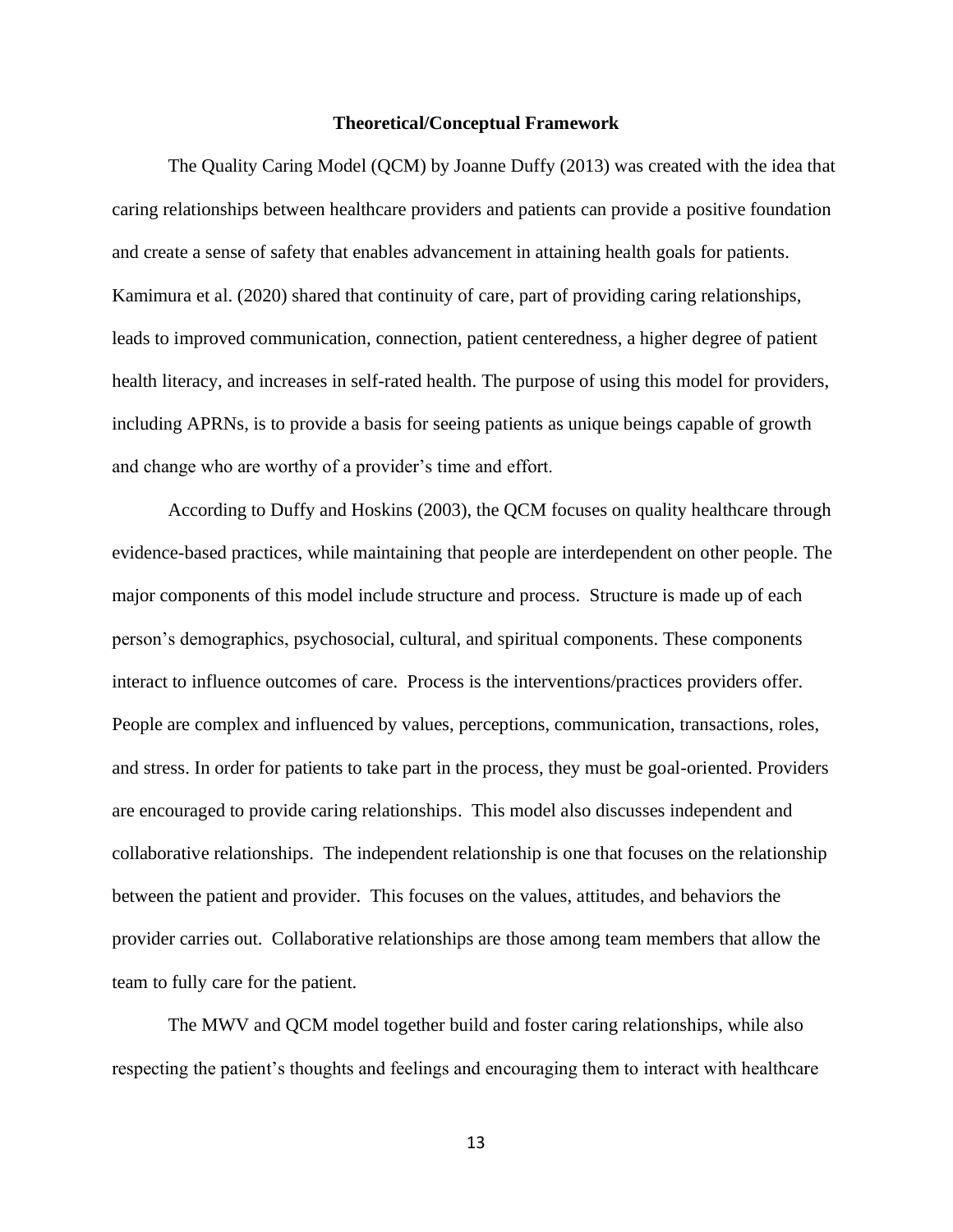providers in informed decision-making about healthcare needs within a comfortable, stress-free environment and considering their unique social situation. The goal of this project was to help providers and patients use the MWV as a meaningful process for preventing disease and disability, as well as managing health issues.

### **Review of Literature**

### <span id="page-14-1"></span><span id="page-14-0"></span>**PICOT Question and Search Methods**

Medicare Wellness visits (MWVs) give patients and providers a roadmap for health and wellness by creating a plan to prevent patient health deterioration due to preventable illnesses, injuries, or diseases. Unfortunately, providers site numerous reasons for not completing these visits. This study intended to address this problem through creating a patient education tool to help explain the differences between a MWV and other types of primary care visits. The PICOT question guiding this study is: Among Medicare-providers in the primary care setting, can an educational tool about MWVs help providers educate their patients on the differences between a MWV and other types of visits?

Two searches were conducted using PubMed, CINHAL, and Cochrane Library. The first search used the following keywords for provider barriers: Medicare wellness visit, providers, barriers, annual wellness visit, preventive, and physical exam. This search yielded 3 articles. The second search, which focused on patient education, used the following terms: patient education, health education, visual aids, health literacy, and infographics. This search yielded 4 articles. Inclusion criteria included the years 2011 to 2021, English language, peer reviewed journals, and full text available online. Exclusion criteria included newspaper articles, books, research outside of primary care setting, or education in forms other than printed.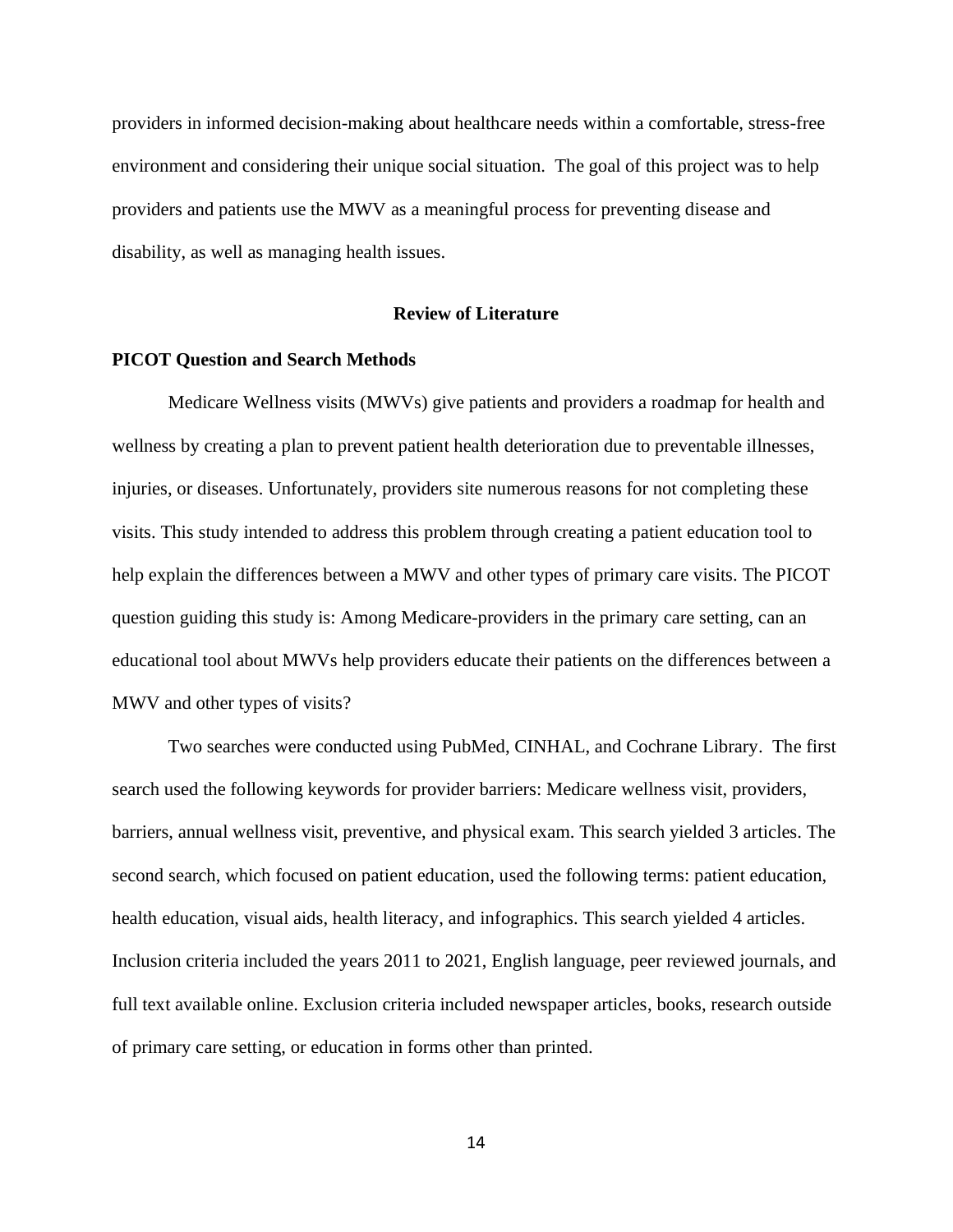### <span id="page-15-0"></span>**Synthesis of the Evidence**

The number of actual studies focused on provider barriers to MWVs are limited. Three of the studies found were small, descriptive studies and used a short survey of providers in two clinics (Diduk-Smith et al., 2016), a healthcare system (Bluestein et al., 2017), and a state professional organization database (Simpson et al., 2017). The three major themes that showed up within the literature were lack of time, competing agendas, and provider lack of confidence in completing the MWV or difficulty understanding the requirements (Bluestein et al., 2017; Diduk-Smith et al., 2017; Simpson et al, 2017). Simpson et al. (2017) reported the following additional barriers: office workflow issues related to integrating MWVs and patients' undervaluing preventative healthcare (2017).

The literature on the effectiveness of providing written materials specifically for increasing health education is relatively sparse. However, two meta-analyses reported written education materials could affect the outcomes of health promotion (Giguère et al., 2020; Smith et al., 2021). Researchers were unable to conclude with significant confidence that this is a beneficial way of improving patient outcomes. However, both suggest that there is a small beneficial effect (Giguère et al., 2020; Smith et al., 2021).

A third study, conducted by Garcia-Retamero & Cokely (2017), was a systematic review of the benefits of visual aids, especially for those in varying levels of numeracy and graph literacy. The authors stated that visual aids support understanding of health risks, particularly in vulnerable populations and among less skilled individuals. They went on to discuss how simple, well-designed visual aids can dramatically improve communication and comprehension. While these researchers focused more on numeracy, they did provide a set of basic guidelines for visual aids. These guidelines include keeping the information simple and focused on essentials, depict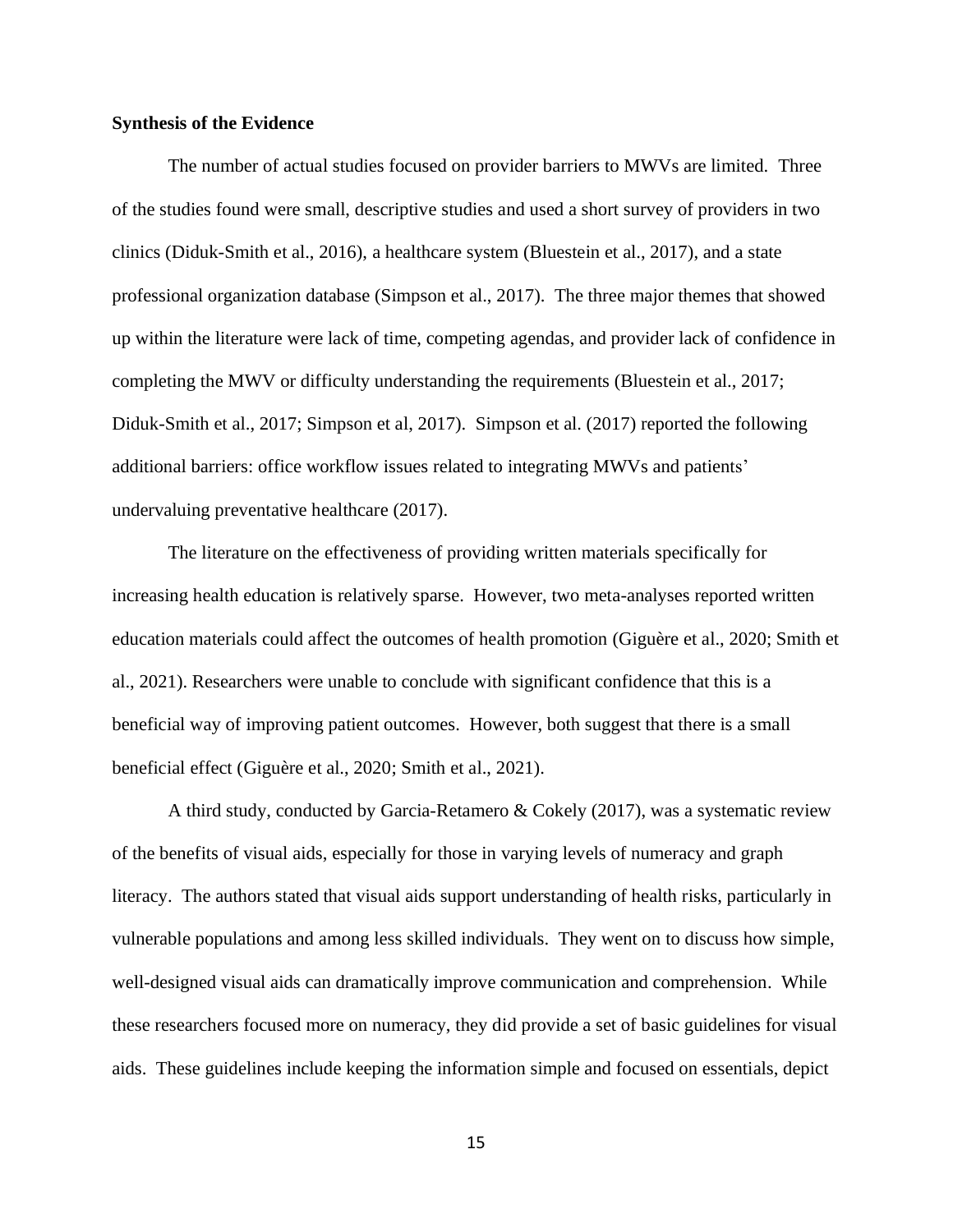numerical information in addition to visual aids, and effective communications anticipate user needs and skills (i.e. target groups' reading level).

A study by Jahan et al. (2021) was a cross-sectional review of health education infographics quality and usefulness. This particular study did not focus on the accuracy of the graphics, but instead focused on the perception of whether the graphic was 'high quality'. The results showed that those with less text and more images were the most effective. The quality of the infographic was also linked to whether it was easily understood. The authors encouraged infographic authors to have explicit titles, large and appropriate font, appropriate colors, clear content, and a clear, specific purpose. These qualities increased understanding and retention. Lists were found to be helpful in avoiding missed messages.

### <span id="page-16-0"></span>**Gaps in Practice**

While there seems to be some certainty in the literature about provider barriers to MWVs, further research could be conducted to provide more confidence in providers opinions across different primary care clinic settings. Printed educational materials have long been used to provide patients and providers with needed information, but there is little evidence that this is a productive, impactful option. According to the literature, providers would prefer to stay away from MWVs due to its complexity and uncertainty of payment. Within the literature, there have been a handful of attempts to increase MWVs by utilizing other healthcare providers, such as nurses, medical assistants, and office staff (Cuenca et al., 2012). These attempts have been successful on a small scale, but there is room for more research and studies identifying ways to increase MWVs participation and provide more health promotion to our Medicare patients.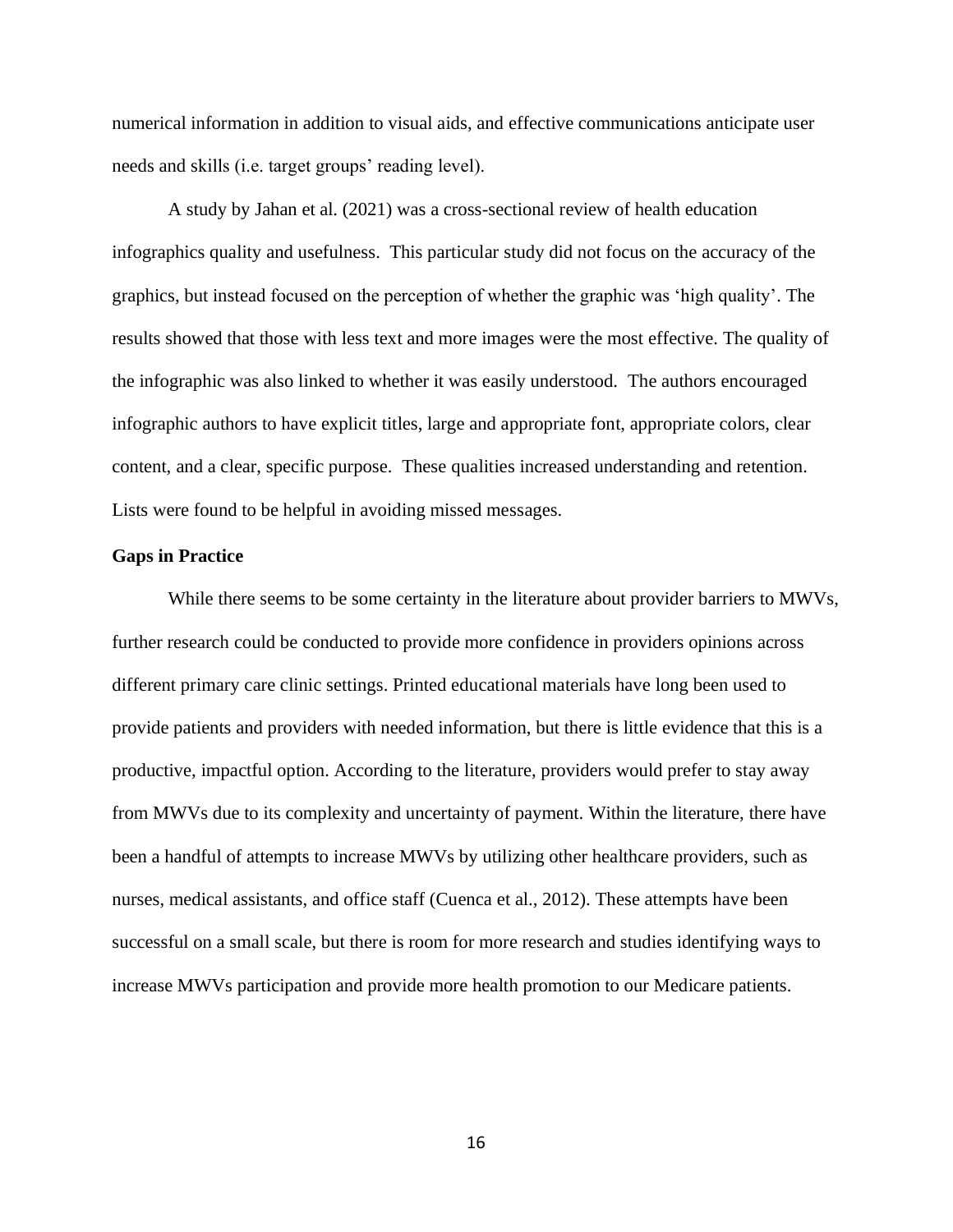### <span id="page-17-0"></span>**How this Proposed Solution to the Problem Addresses the Gaps**

This Quality Improvement project attempted to provide more information on specific provider barriers and how to overcome one barrier by providing education materials. This tool was used to provide a clear explanation and manage patient expectations of the MWV. By improving communication, it is this author's hope that providers and patients will have a more satisfying experience during the MWV. This project may also serve as a foundation for future QI projects aimed at increasing MWVs.

### **Methods**

### <span id="page-17-2"></span><span id="page-17-1"></span>**Design**

The design of this study was a descriptive, quasi-experimental study meant to assess provider barriers combined with a Quality Improvement project that focused on overcoming one of these barriers.

### <span id="page-17-3"></span>**Setting/Context**

The first part of the study was conducted across all primary care clinics within a healthcare system in Lexington, KY. The healthcare system has 135 locations across 35 Kentucky counties and includes hospitals, primary care clinics, home health agencies, etc. Their mission and vision is to "make the healing presence of God known in our world by improving the health of the people we serve", thereby creating a healthier future for all (CHI Saint Joseph Health, 2021). Their values include compassion, inclusion, integrity, excellence, and collaboration. The second part of this study took place at one of the healthcare system's primary care clinics in Lexington, KY. This project meets the mission and goals of the hospital system by attempting to improve the health of Medicare patients through the use of preventive healthcare.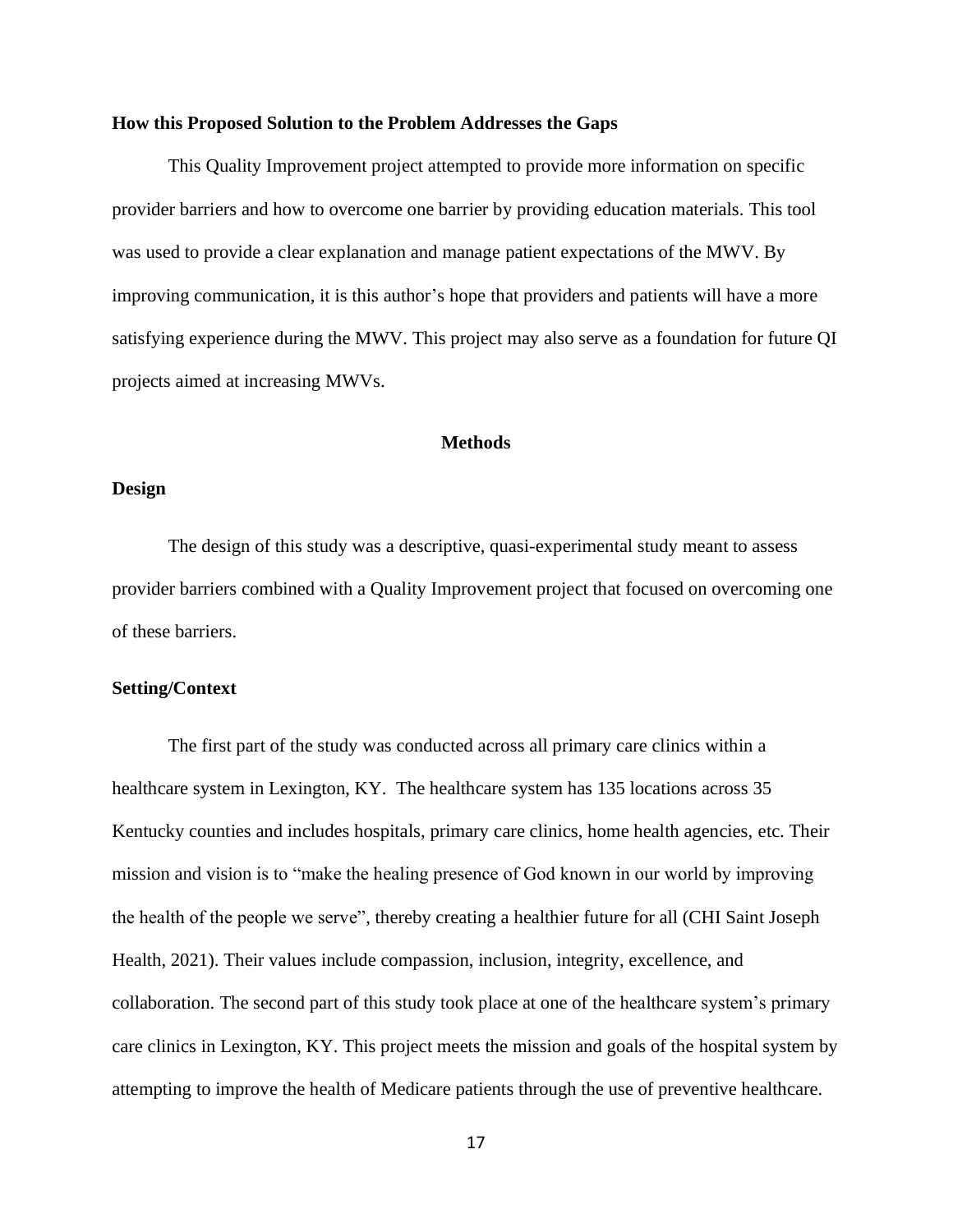### <span id="page-18-0"></span>**Stakeholders**

Stakeholders include the providers, Medicare patients and their families, the hospital system leadership team, office staff, IT, and billing. Facilitators for implementing this project at the primary care clinic include an environment encouraging quality improvement, the general push for clinics to increase revenue, the presence of an easy-to-follow form for MWVs already in use, strong support from the hospital system leadership due to their focus on increasing MWVs, a supportive clinic manager, clinic providers who were willing to implement the intervention, and a clinic that sees numerous Medicare patients. Barriers to implementation include providers who are resistant to change, workflow issues, the Medicare patients' ability to understand the purpose of the visit, timing (education was provided between two major holidays), length of intervention (providers only had two months to use the chart before the post-survey), and the small number of providers at the clinic.

### <span id="page-18-1"></span>**Sample**

The target population included 21 primary care providers within a Lexington hospital system, including physicians, nurse practitioners, and physician assistants, that manage Medicare patients and are English speaking/reading/writing. Exclusion criteria included anyone who was not a primary care provider of Medicare patients and did not speak/read/write in English.

### <span id="page-18-2"></span>**Tools**

The 'Differences Between Visits' chart was developed by the principal investigator based on a tool already in use by the hospital system. The revised tool includes a 18 inches by 51 inches poster that provides a clear delineation between the 3 major types of visits within a primary care setting: the sick visit, an annual/physical, and a Medicare Wellness visit (MWV)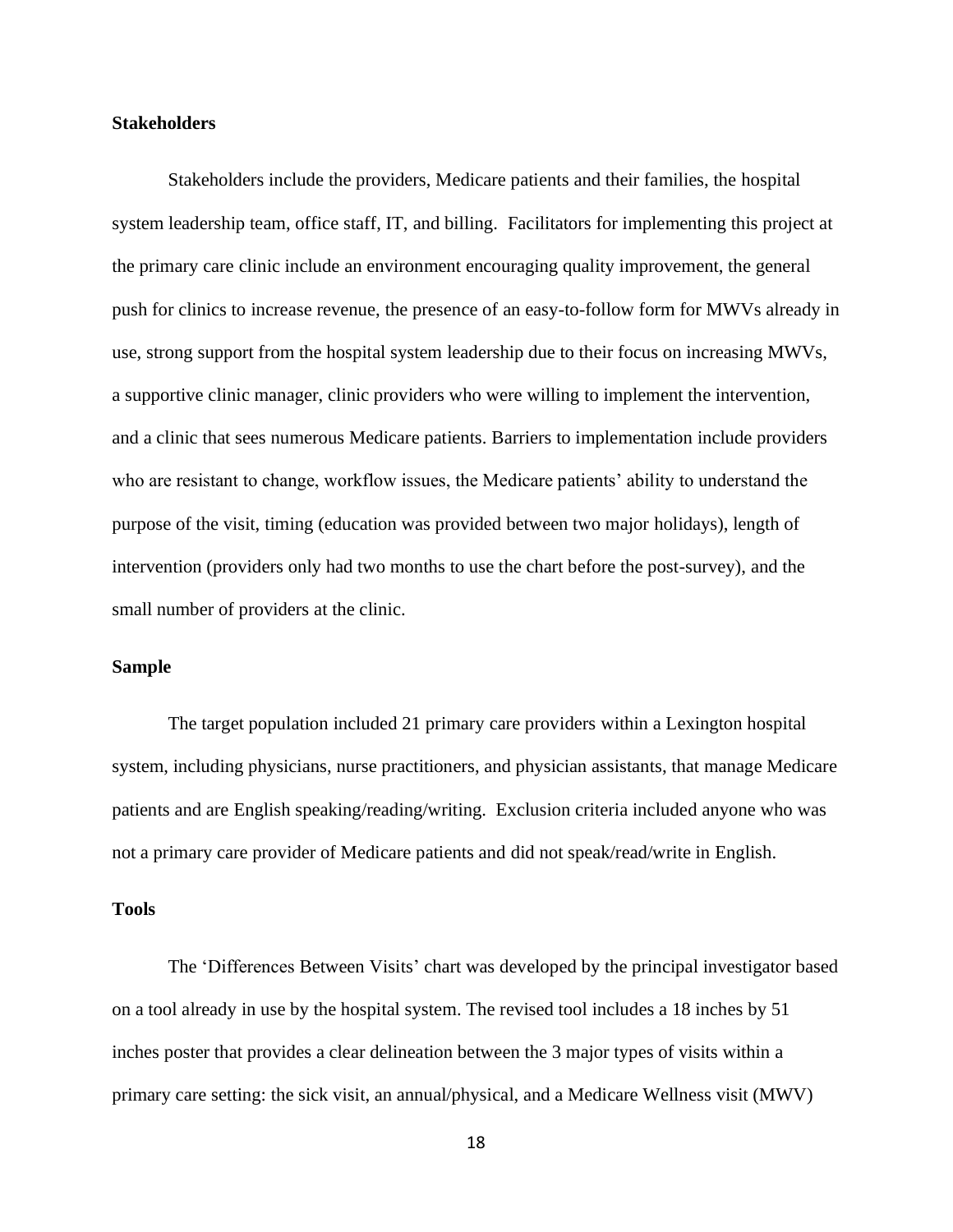(Appendix C). The poster provides information about the components of each visit, as well as what is not included in the visit. This way, providers have a basic, easy to understand tool to help them explain visit variations to patients (Giguère et al., 2020).

### <span id="page-19-0"></span>**Measurements**

Demographics (provider role, gender, race, ethnicity, and age range), were provided by the Marketing Director for the 21 primary care providers and were not included in the survey. The pre and post intervention surveys were created in Qualtrics. The pre-intervention survey contained 2 questions. Providers were asked to rank a list of barriers that was based on the barriers found in the literature. These barriers included providers already covering this information in their visits, patients preferring to discuss health issues/not wanting to discuss preventative measures, patients not knowing that MWVs exist, time constraints, complex documentation requirements, providers not knowing how to complete a MWV, or patients not caring about preventative healthcare. The pre-intervention survey also asked providers how likely they were to increase the number of MWVs they performed based on a Likert scale of 1 to 5 with 1 being 'most important' and 5 being 'least important' (Appendix B).

After providers were given two months to use the educational tool (Appendix C), a postintervention survey was sent out (Appendix D). This survey contained three questions in Likert format and assessed the helpfulness of the tool, provider satisfaction with tool, and the likelihood that providers would continue to use the tool. Lastly, a text box was provided to share recommendations on how to improve the tool. There is no reliability or validity information associated with this survey as there are no previous studies that have validated these questions.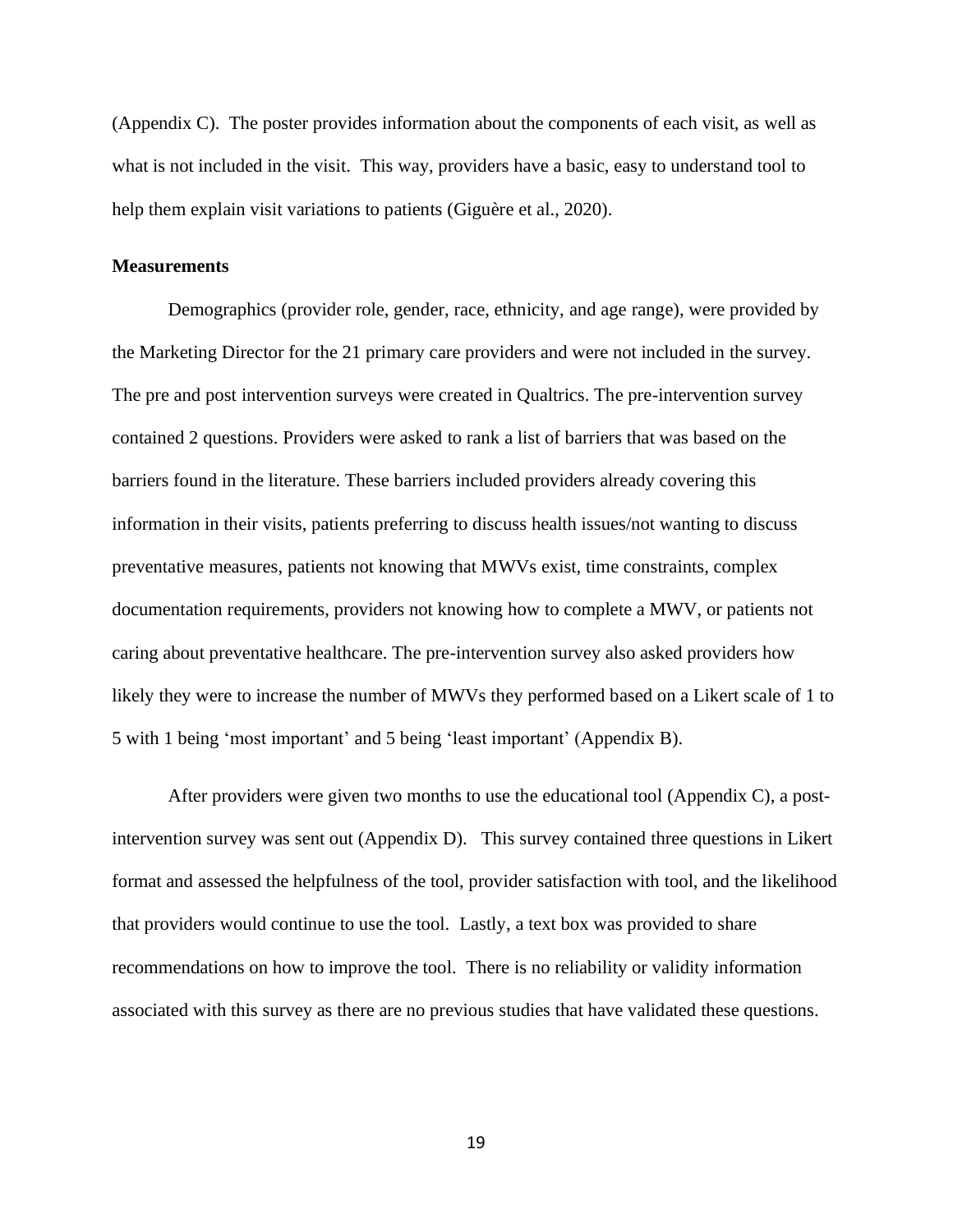### <span id="page-20-0"></span>**Procedures**

Providers were sent a short Qualtrics survey via email with one week to respond. The survey was deployed by the Market Director who had access to the population email addresses. The 'Differences Between Visits' charts were placed in each exam room or given to the provider on a laminated piece of paper during a short presentation on how to use the chart. Providers were encouraged to ask questions and were free to discuss MWVs using the chart. Two months after the 'Differences Between Visits' chart was implemented, the post-intervention survey was deployed by the Market Director via email. Data was collected in Qualtrics and transferred to an Excel spreadsheet and a Word document. This data is stored on a password protected computer linked to the UK server.

Institutional Review Board (IRB) approval was obtained from the University of Kentucky IRB. Letters of support were obtained from the Market Director for the healthcare system and from the Practice Manager for the clinic where the educational tool was presented. The IRB approved this study through an expedited review process due to its minimal risk to the research participants (providers and patients). All data was collected in the form of anonymous surveys or de-identified data.

#### <span id="page-20-1"></span>**Data Analysis**

Provider demographics were analyzed using percentages (race, gender, provider role) and mean (age). Provider barriers were analyzed using the mean of each barrier to rank the barriers from most important to least important. The likelihood of increasing MWVs and satisfaction with the 'Differences Between Visits' chart were analyzed using percentages. Providers were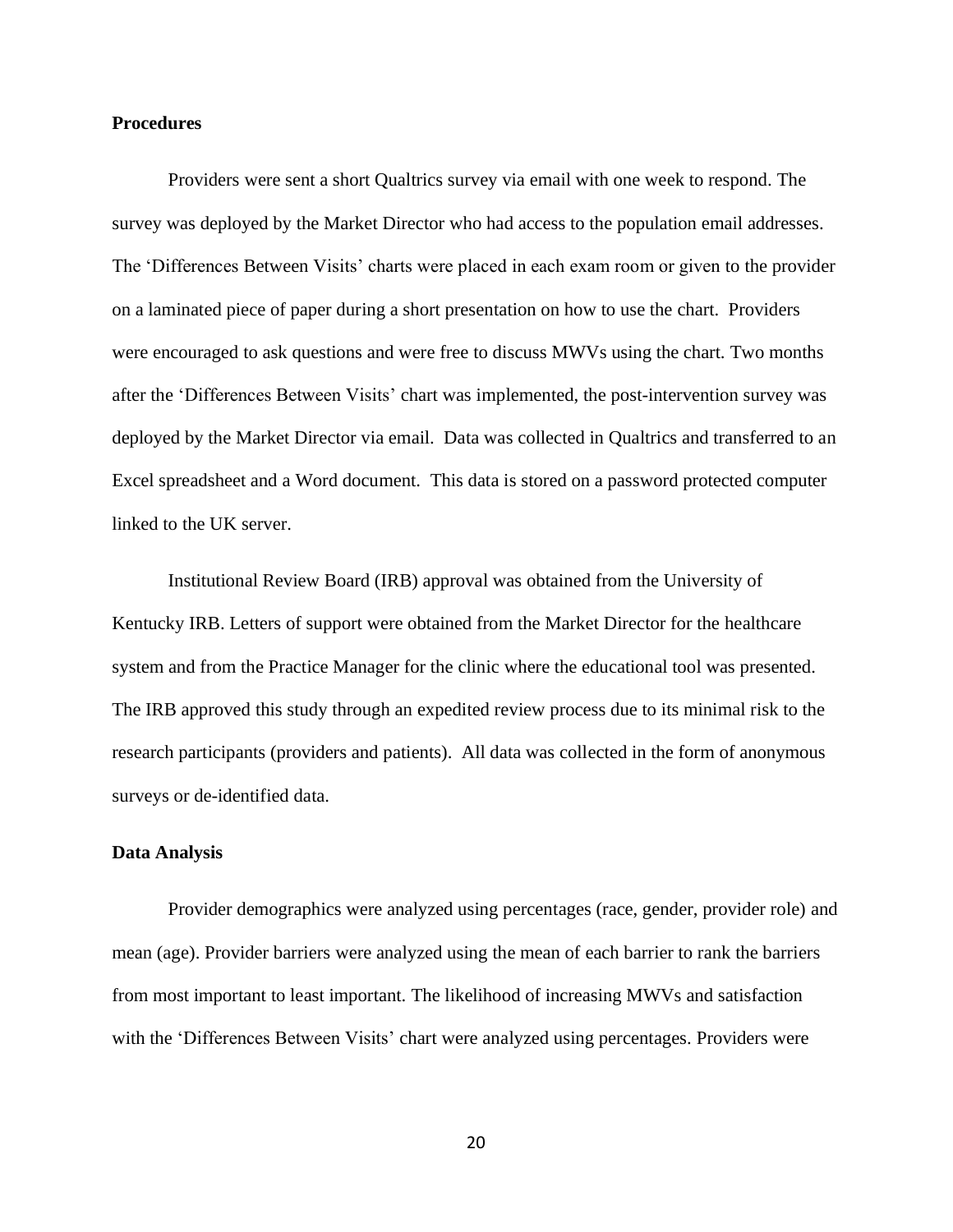also asked to make suggestions for how to improve the chart by writing in changes. This was analyzed by looking for themes.

#### **Results**

<span id="page-21-0"></span>The pre-survey was sent to a group of 21 Primary Care providers, all of whom met the inclusion criteria. Twelve providers responded to the pre-survey for a response rate of 57%. The post-survey was sent to seven providers within a single primary care clinic, all of whom had the opportunity to respond to the pre-survey. Of the seven, only four responded to the post-survey.

Of the 21 providers, the majority of providers were Caucasian  $(n= 18, 85.71\%)$ , with twothirds identifying as female, and between 40 to 45 years old. There were two providers that were older than 60. See Table 1.

According to this subset of providers, the two most important barriers identified in the pre-survey were that providers already felt they were completing the requirements of the MWVs during other visits and providers feel that patients want to discuss current health issues instead of or in addition to discussing preventative measures (see Table 2). The least important issue was providers feeling they did not understand how to complete a MWV. Interestingly, in this study providers felt that the stringent documentation requirements for a MWV was relatively low (5<sup>th</sup>) out of 7) on the scale of most to least important issues. Of the twelve respondents, eight-three percent (*N*= 10) were somewhat or very likely to increase the number of MWVs performed. Only 16.7% (*N*= 2) of respondents indicated that they were 'somewhat unlikely' to increase the number of MWVs.

After the intervention, one-hundred percent of providers that responded  $(n=4)$  were somewhat or extremely satisfied. All of these providers also responded that they were likely to continue using the chart as well. When queried about any changes that needed to be made to the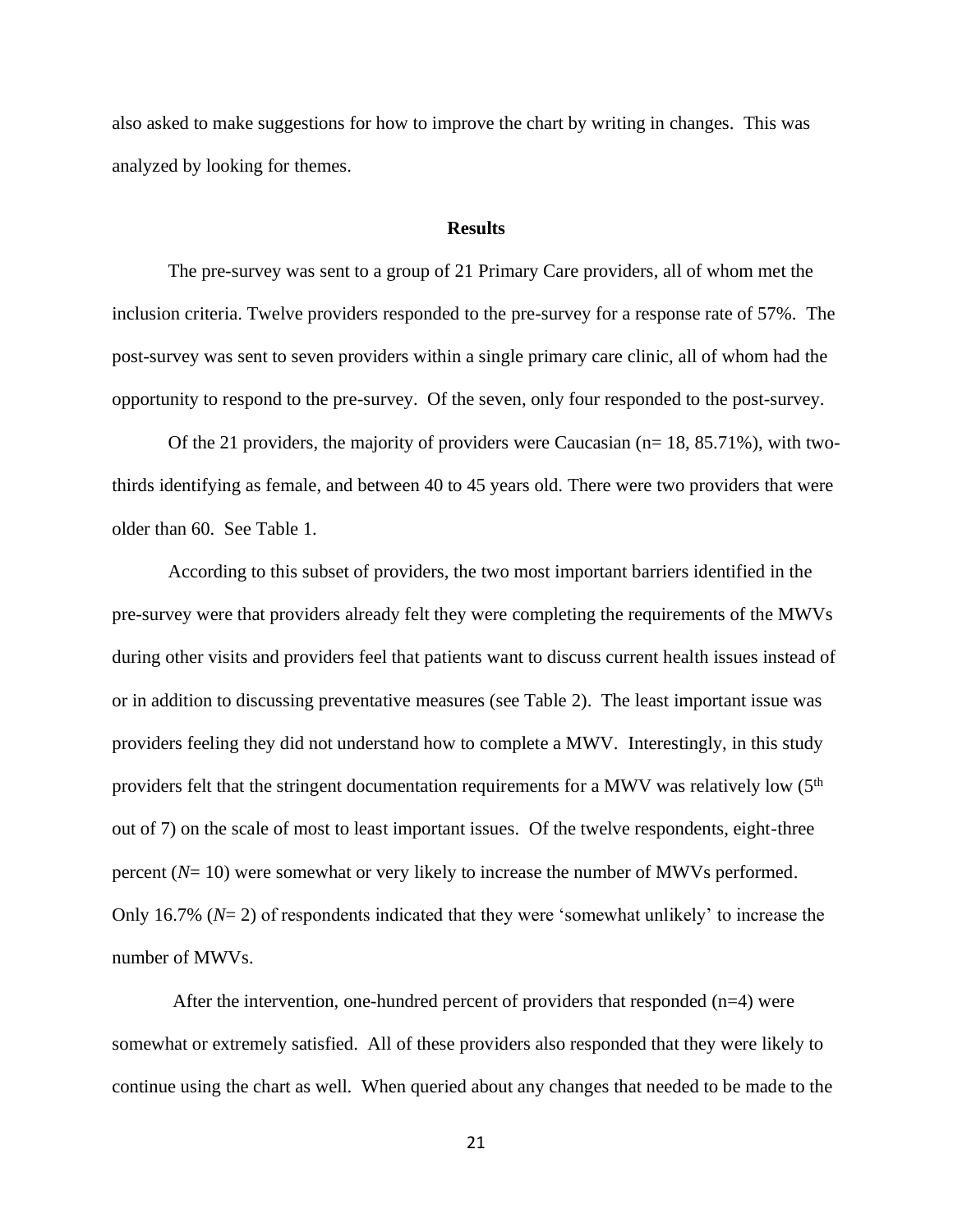chart, no suggestions were offered. However, one participant suggested using the chart in a handout format to give to patients.

### **Discussion**

<span id="page-22-0"></span>This study was able to gather primary care provider perspectives about barriers affecting utilization of MWVs. Following implementation of a tool to decrease the knowledge barrier of both patients and providers, the study revealed positive opinions about the tool and its usefulness in practice.

Based on the pre-survey, providers in this health care system feel that they already complete the requirements of the MWV during other visits. While this could be seen as encouraging news, there are some concerns about this mentality. One concern is that providers are attempting to fit these assessments into an already packed visit, which means that issues may not be fully explored and the education provided may not be effective due to limited time to teach. A second concern is that providers may not actually be completing all the requirements or completing them as often as necessary, even though, according to the survey, they believe they are. This affects reimbursement as all the requirements must be met before the clinic will be reimbursed for the visit. The MWV is designed to gather specific information to help providers develop a health care plan focused on the following 5 to 10 years. Gathering snippets of information in every acute care visit does not lend itself to the thoughtful planning required to develop an accurate, useful health care plan. This is a missed opportunity to provide a clearly stated plan that will be easy for patient and providers alike to follow.

The post-survey results show that 100% of the respondents (*N*=4) were somewhat or extremely satisfied with the 'Differences Between Visits' chart. They also responded that they were likely to continue using the chart. This is encouraging. However, it is important to note that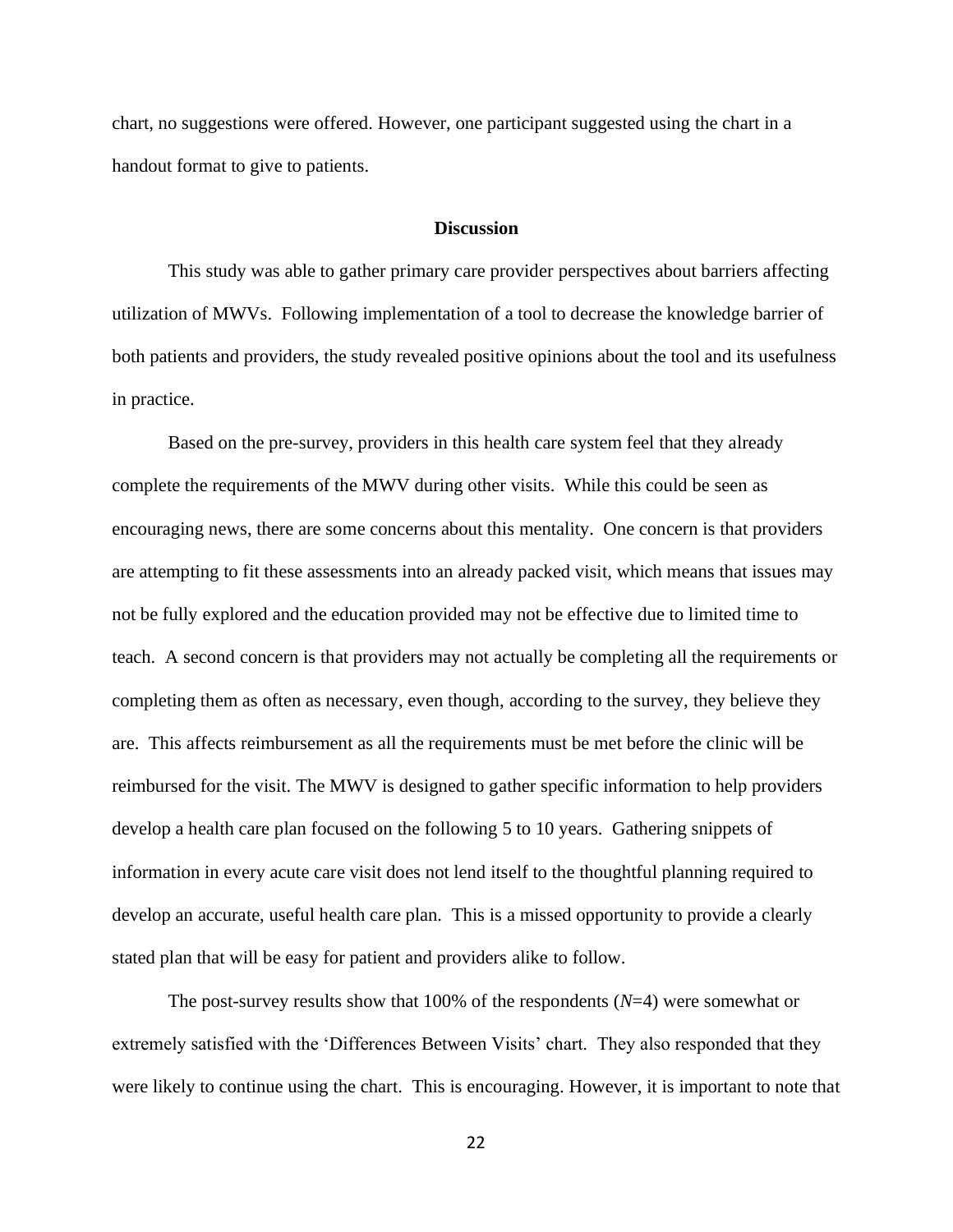these providers may have been highly motivated to respond favorably due to numerous reasons, including the hospital system's push to increase MWVs, personal beliefs about the usefulness of MWVs, extra time for visits, reimbursement rate, etc. It is also important to note that we do not know why those that did not respond did not participate in the survey. It is possible that they did not like or use the 'Differences Between Visits' chart, prefer not to do MWVs at all, or perhaps they simply forgot to respond to the survey. Unfortunately, none of the providers gave feedback that would have been helpful for revising the chart in order to make it more user-friendly.

Despite feeling like they already completed the requirements of the MWVs during other visits, the willingness to use the MWV format in future visits was encouraging. This may show that a strong focus by management has the potential to help providers change their practice for the benefit of patients and the health care system. It is possible that the presence of the chart in the exam room also helps the providers remember to discuss MWVs with their patients, because visual aids can improve communication (Garcia-Retamero & Cokely, 2017). The patients themselves may also be more likely to ask questions after noticing the chart. This means that the chart, by virtue of being visible, may help providers remember to discuss MWVs with patients even if the provider does not refer to the poster during the discussion. The literature supports visual cues as a means to enhance change (Garcia-Retamero & Cokely, 2017). The 'Differences Between Visits' chart was left with the clinic that participated in the study.

This study is ripe for continuation. Since the 'Differences Between Visits' chart is easily reproducible, the surveys are quick for providers to take and easy to collect data from, and the topic is one that affects all U.S. based primary care clinics serving Medicare patients, another researcher has the potential to take the chart to numerous other clinics and, using the pre- and post-surveys already created, can apply this study to a larger group either within the same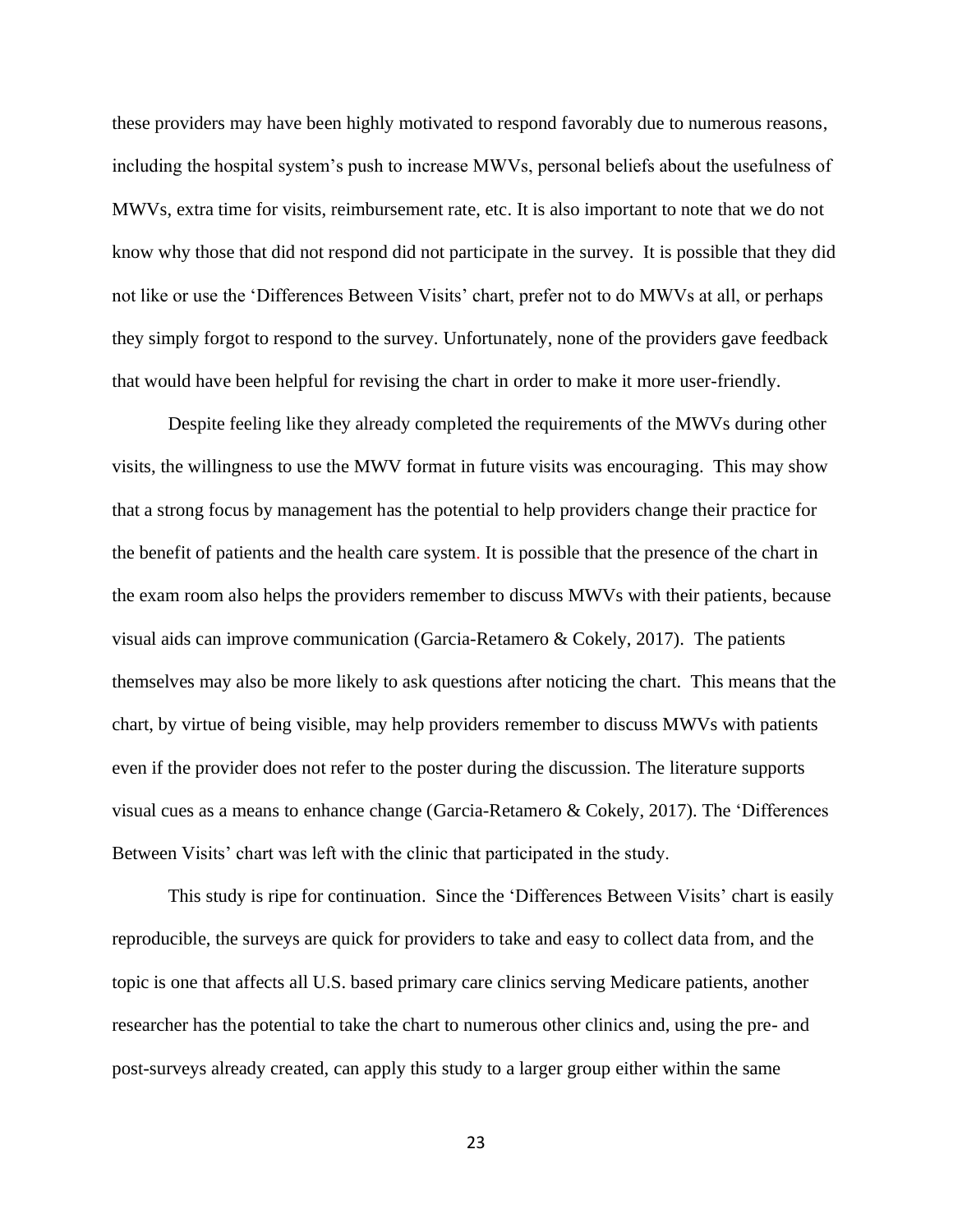hospital system or in other hospital systems. By replicating this study, researchers may add to this data to get a more complete picture of the usefulness of the 'Differences Between Visits' chart and whether it actually helps to increase the number of MWVs scheduled and completed in primary care.

Since the 'Differences Between Visits' chart was left at the primary care clinic, an interesting study might also be to examine whether that particular clinic had a greater increase in MWVs compared to other primary care clinics within the same hospital system. Resurveying the providers at this clinic within a year of the initial presentation could identify whether they used the charts more frequently after the original study was completed. Data identifying how many visits the providers performed in 2021 could be compared to how many were performed in 2022 with the caveat that 2021 was considered a pandemic year where primary care visits in general were likely lower than they might have been otherwise. It would be interesting to use this second study to also identify provider characteristics of those that increased the number of MWVs they performed.

Also, this study focused on the providers and how they felt about the 'Differences Between Visits' chart. It would be useful to explore what patients know about MWVs and if they found the chart useful. Questions could include: Did they see the chart on the wall? What was their initial reaction to the chart? Did they find it helpful? Did their provider discuss the chart with them? Do they feel they more fully understand MWVs after reviewing the chart? What might they add/subtract to make the chart easier to read/understand? Strengths and weaknesses of the educational tool should be identified and changes made so that the tool is easy to understand for most people.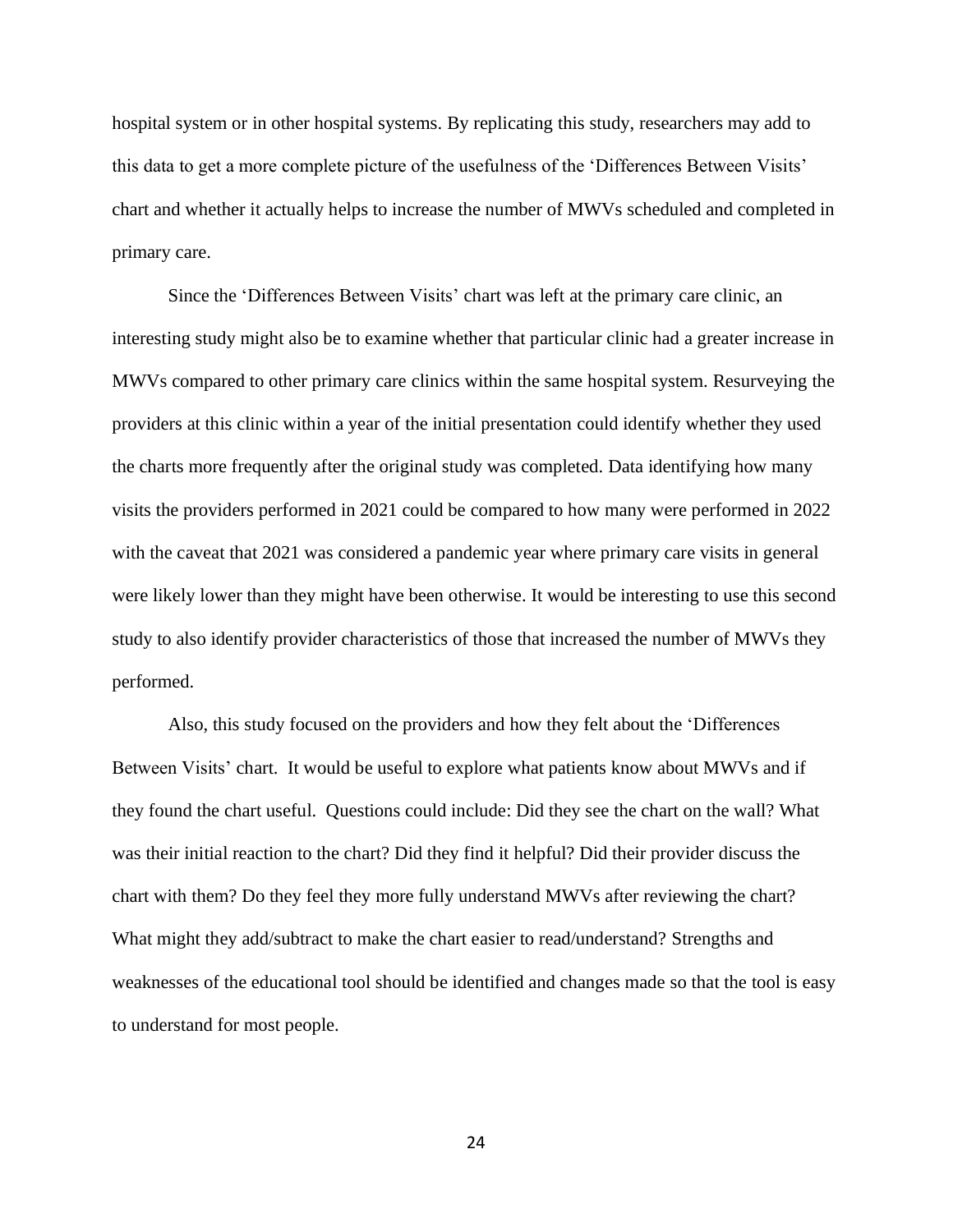#### **Implications**

<span id="page-25-0"></span>The population of Medicare participants is growing annually. Due to the overwhelming number of older adults in the U.S. with life-style and vaccine preventable diseases (Farford et al., 2021), it behooves the nation as a whole to take into consideration the high cost of providing care to this population. By providing MWVs and clear plans for maintaining health, it is possible for providers in the U.S. to keep healthcare costs at a reasonable and sustainable level merely by providing education, access to certain services, and vaccinations again deadly diseases. In an overwhelmed and busy healthcare system, providing a lucrative, specified time to provide this health assessment, education, and plan can build the relationship necessary to help providers be more effective at encouraging continued health, rather than focusing on treating diseases and disabilities after they have happened.

More research is needed to explore provider barriers to MWV. In the meantime, the research that has already been completed provides researchers with a plethora of issues to solve. Further research on how to best utilize infographics and other visual aids may help to identify how best to teach certain groups of people, including those with low literacy rates. Research should also focus on how best to inform patients about what Medicare does and does not cover, encourage patient participation in MWVs, and keep patients coming back for screening and vaccinations.

This research study in particular focuses on providing education. As stated in 'Assessment of Health Infographics in Saudi Arabia' by Jahan et. al (2021), health education is important to health and health care. With improved understanding, patients are better able to make decisions that will affect their health. Educating Medicare patients on MWV allows them to decide whether they find value in participating in these visits. The educational tool that was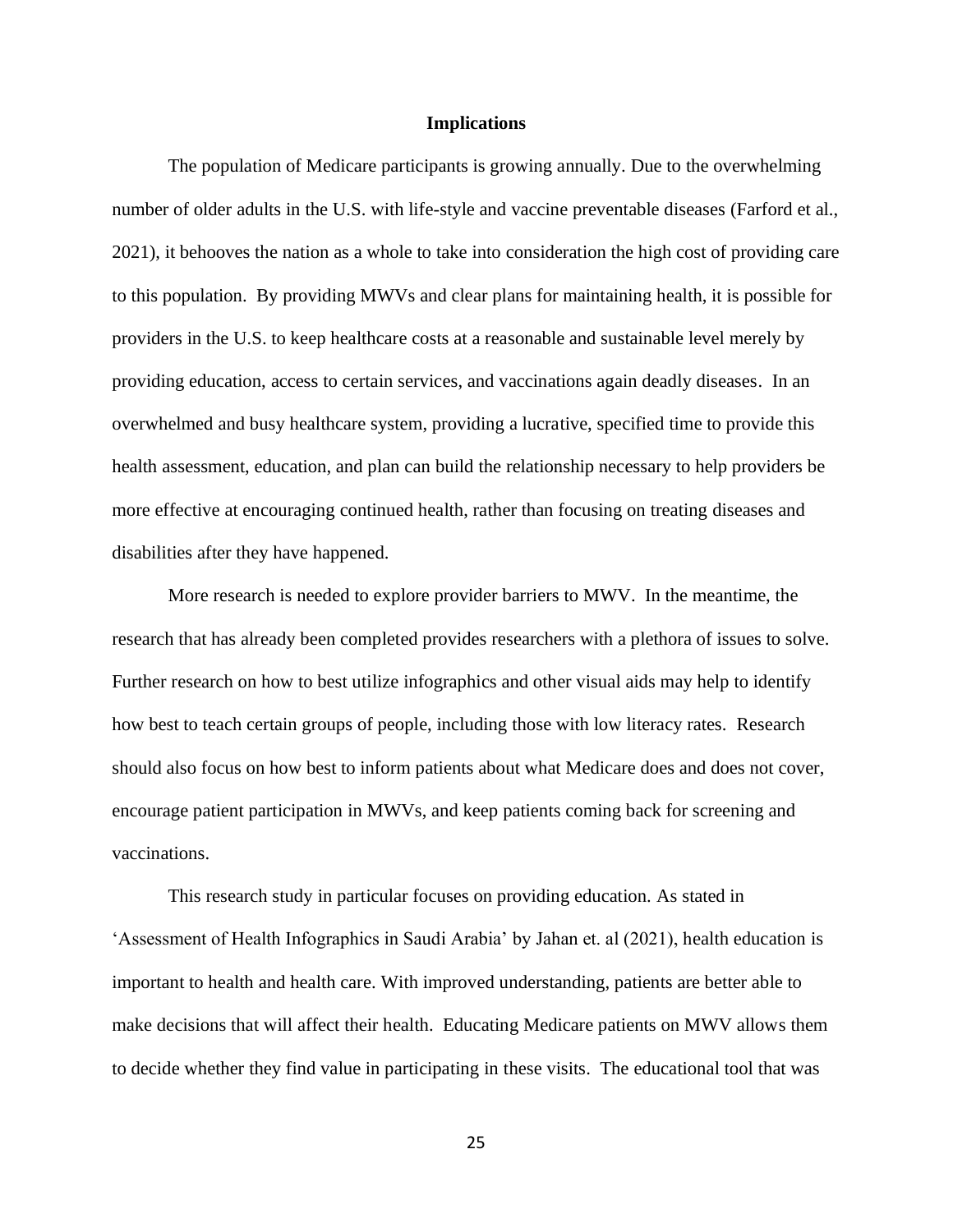provided in this study takes this a step further by attempting to limit the burden of education that typically falls on the provider by providing a comprehensive, but simplified breakdown of typical primary care visits.

#### **Limitations**

<span id="page-26-0"></span>The assessment of provider barriers was limited to providers within a specific health care system in one specific city. This means that the culture within this system and city can have a heavy influence on how providers perceive barriers to MWVs. The intervention itself was also time and personnel-limited. This research project involved a small number of providers in one healthcare system in one city. Therefore, this information cannot be generalized to a larger group of providers. The barriers offered to this group of providers for identification as barriers they had encountered with implementation of MWVs in their clinic were those identified in larger studies listed in the reference section of this paper.

This hospital system is also currently working independently on increasing the number of MWVs completed in primary care. This may lead to a response bias, because providers in this system may be more motivated to work toward this goal. Providers who did not respond may not agree with the hospital system's goals or may have other reasons for not responding that have nothing to do with how they feel about MWVs.

Data collection may have been limited due to the route of delivery. Surveys were emailed to providers. Emails can be easily overlooked or ignored. Providing in-person surveys that could be completed during an in-person meeting might have been more successful at getting a response.

The poster itself may need some revisions. It uses a lot of words, which may be intimidating to some patients or may prevent those who are illiterate from interacting with the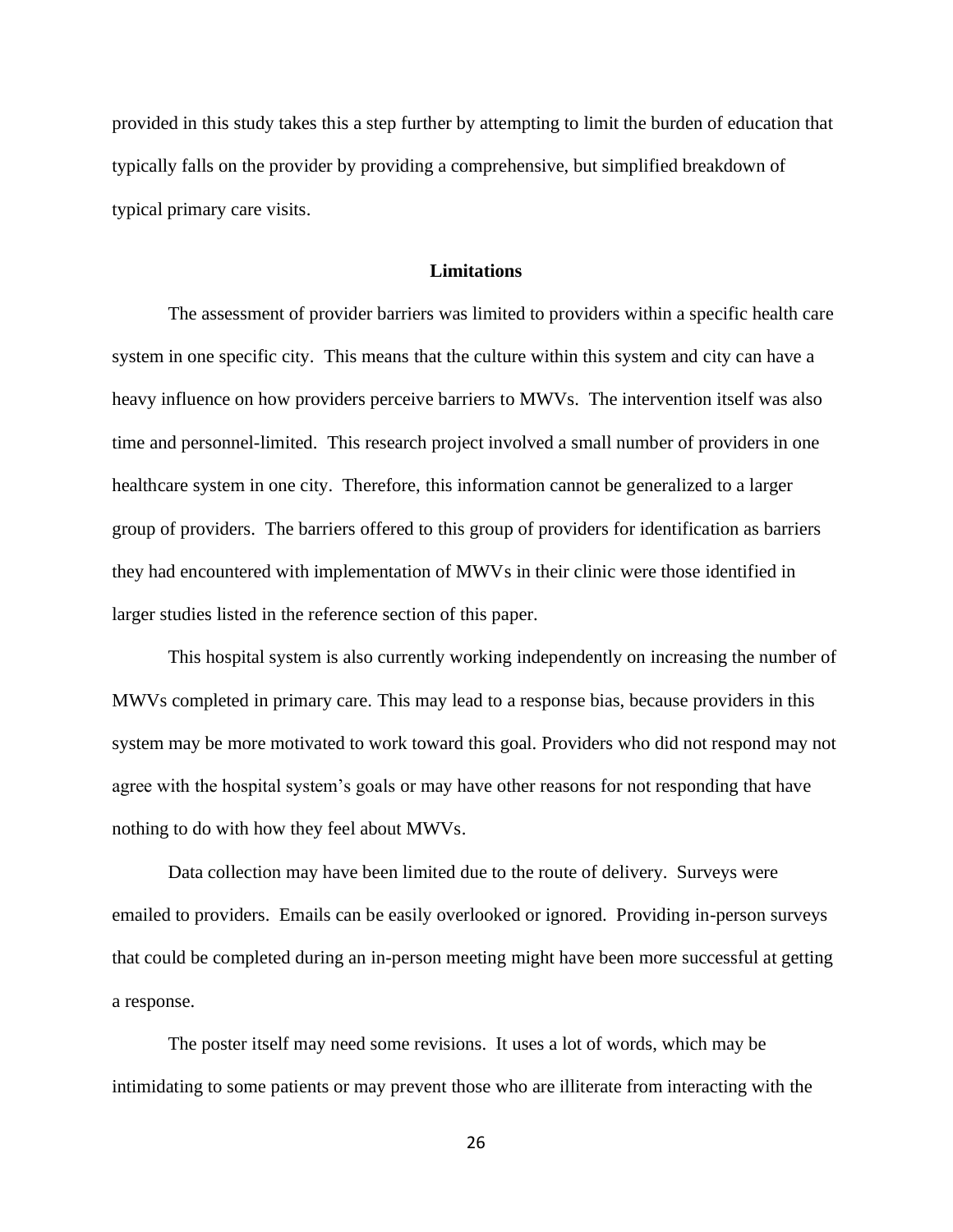poster at all. Providing simple pictures that represent the information provided, such as a needle to represent labs or a blood pressure cuff to represent vitals, may be more effective for this population. This may make the poster less intimidating and easier for patients to follow along when the provider is discussing the MWV. It may also make the poster smaller, which providers may prefer.

Lastly, providers are busy and tend to work long hours. They may be inundated with requests for participation in surveys and research projects. This can be stressful due to their already busy schedules. They may be more likely to only respond to research surveys that they feel strongly about. Therefore, the providers who did respond may have already been more favorable to increasing MWVs. This would skew the results in favor of the chart without providing the necessary revisions to help others better understand what the chart is attempting to convey.

### **Conclusion**

<span id="page-27-0"></span>Medicare Wellness Visits are an opportunity for providers and patients to come together to create a plan to help the patient potentially live a longer, healthier life. There are several known barriers to providers completing these assessments. This study focused on assessing barriers to MWVs as identified in the literature, providing an educational tool to help providers educate Medicare patients on how MWVs are different from other visits, and assessing how satisfied providers were with the educational tool.

The two most important barriers identified were that providers felt they already completed these requirements and patients want to discuss current health issues rather than prevention. Providers responded favorably to the educational tool implemented in this study and indicated that they were willing to work on improving the number of MWVs they conduct.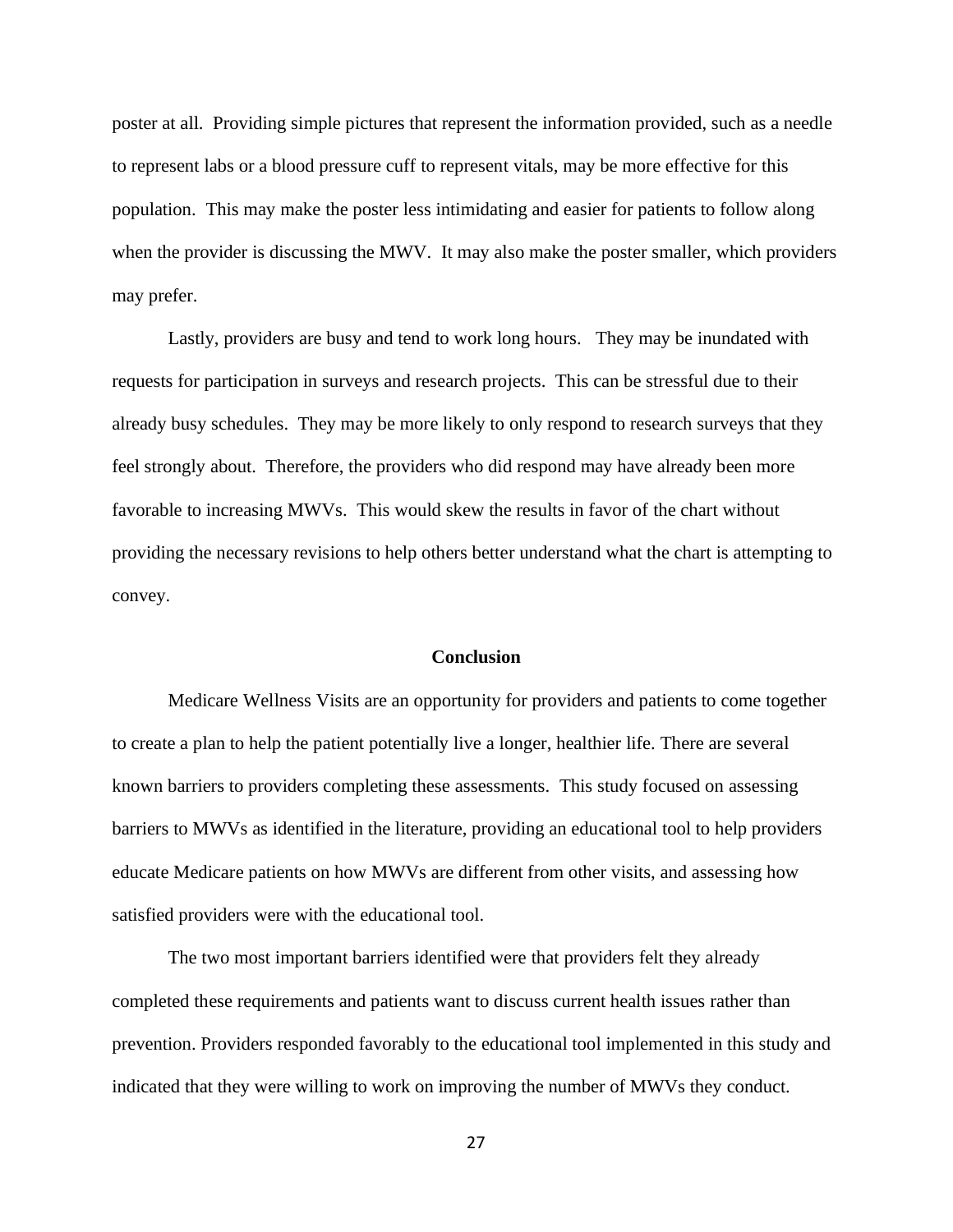Overall, though the study was small, the outcomes were encouraging. Future studies may be able to assess more thoroughly the educational tool and make changes that would potentially impact Medicare patients positively and increase primary care clinics' revenue.

By utilizing MWVs, both providers and patients have the potential to benefit. It is important for providers and patients to have an open and honest dialogue about both disease/injury related issues and preventive measures, in order to maximize personal health and live a long, healthy life. MWVs can be utilized as a potential avenue for this dialogue and have the added benefit of profiting clinics.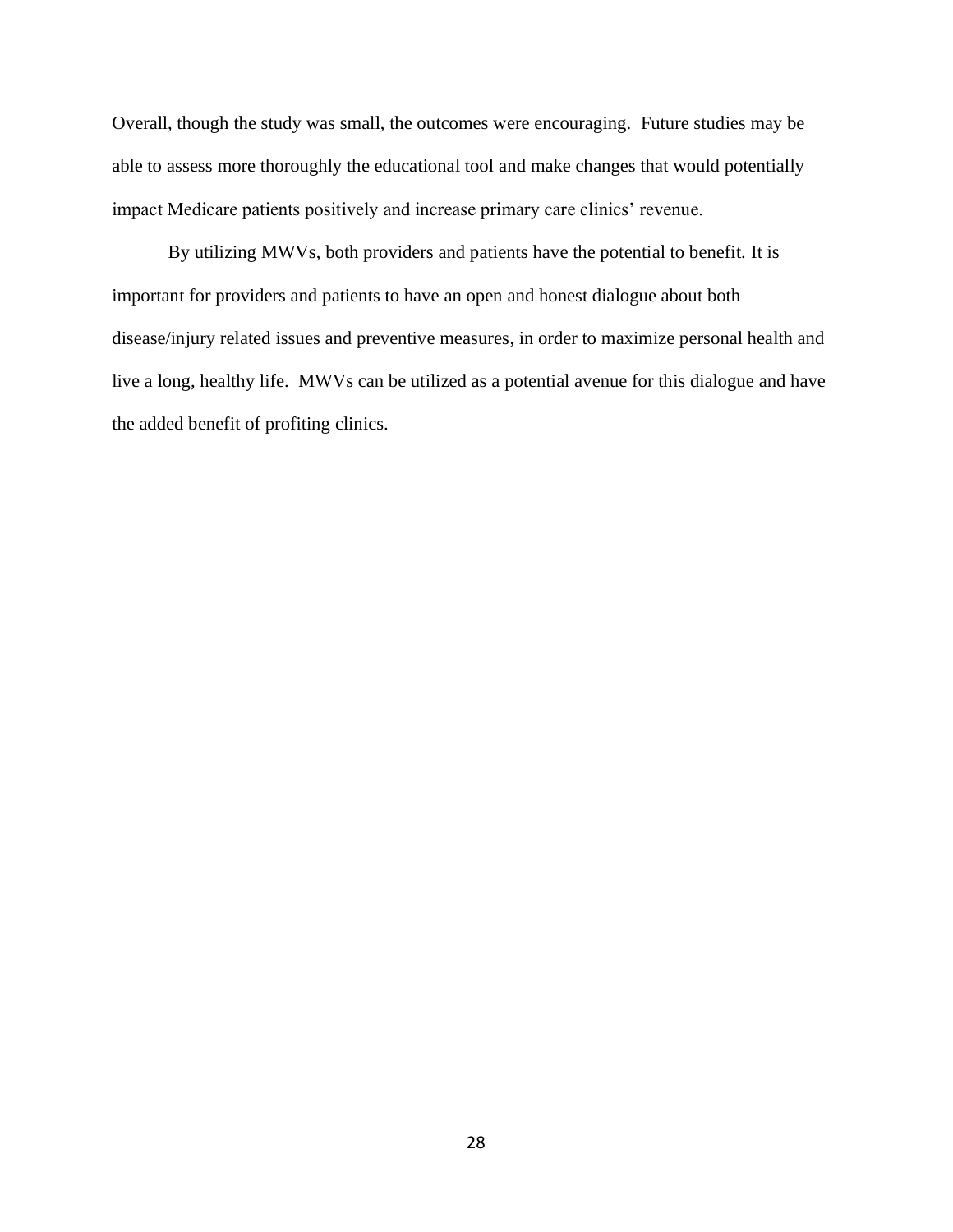### **References**

<span id="page-29-0"></span>(2021) CHI Saint Joseph Health: About us. Retrieved from <https://www.chisaintjosephhealth.org/chi-saint-joseph-health-about-us>

Andrews, M. (2019). Costly confusion: Medicare's wellness visit isn't the same as an annual physical. *The Washington Post*.

Bluestein, D. M. D., Diduk-Smith, R. M. P. H., Jordan, L. R. N., Persaud, K. M. D., & Hughes, T. P. (2017). Medicare annual wellness visits: How to get patients and physicians on board. *Family practice management, 24*(2), 12-16. Retrieved from <https://www.aafp.org/fpm/2017/0300/fpm20170300p12.pdf>

Centers for Medicare & Medicaid Services (2022). Physician fee schedule. Retrieved from [https://www.cms.gov/medicare/physician-fee-](https://www.cms.gov/medicare/physician-fee-schedule/search?Y=0&T=0&HT=0&CT=2&H1=G0439&C=112&M=5)

[schedule/search?Y=0&T=0&HT=0&CT=2&H1=G0439&C=112&M=5](https://www.cms.gov/medicare/physician-fee-schedule/search?Y=0&T=0&HT=0&CT=2&H1=G0439&C=112&M=5)

- Centers for Medicare & Medicaid Services: Medicare Learning Network (2021). Medicare wellness visits. Retrieved from [https://www.cms.gov/Outreach-and-Education/Medicare-](https://www.cms.gov/Outreach-and-Education/Medicare-Learning-Network-MLN/MLNProducts/preventive-services/medicare-wellness-visits.html)[Learning-Network-MLN/MLNProducts/preventive-services/medicare-wellness](https://www.cms.gov/Outreach-and-Education/Medicare-Learning-Network-MLN/MLNProducts/preventive-services/medicare-wellness-visits.html)[visits.html](https://www.cms.gov/Outreach-and-Education/Medicare-Learning-Network-MLN/MLNProducts/preventive-services/medicare-wellness-visits.html)
- Chung, S., Romanelli, R. J., Stults, C. D., & Luft, H. S. (2018). Preventive visit among older adults with Medicare's introduction of Annual Wellness Visit: Closing gaps in underutilization. *Prev Med, 115*, 110-118. doi:10.1016/j.ypmed.2018.08.018
- Cuenca, A. E., & Kapsner, S. (2019). Medicare wellness visits: Reassessing their value to your patients and your practice: Providing Medicare wellness visits can be challenging but can improve quality and practice revenue. *Family practice management, 26*(2), 25.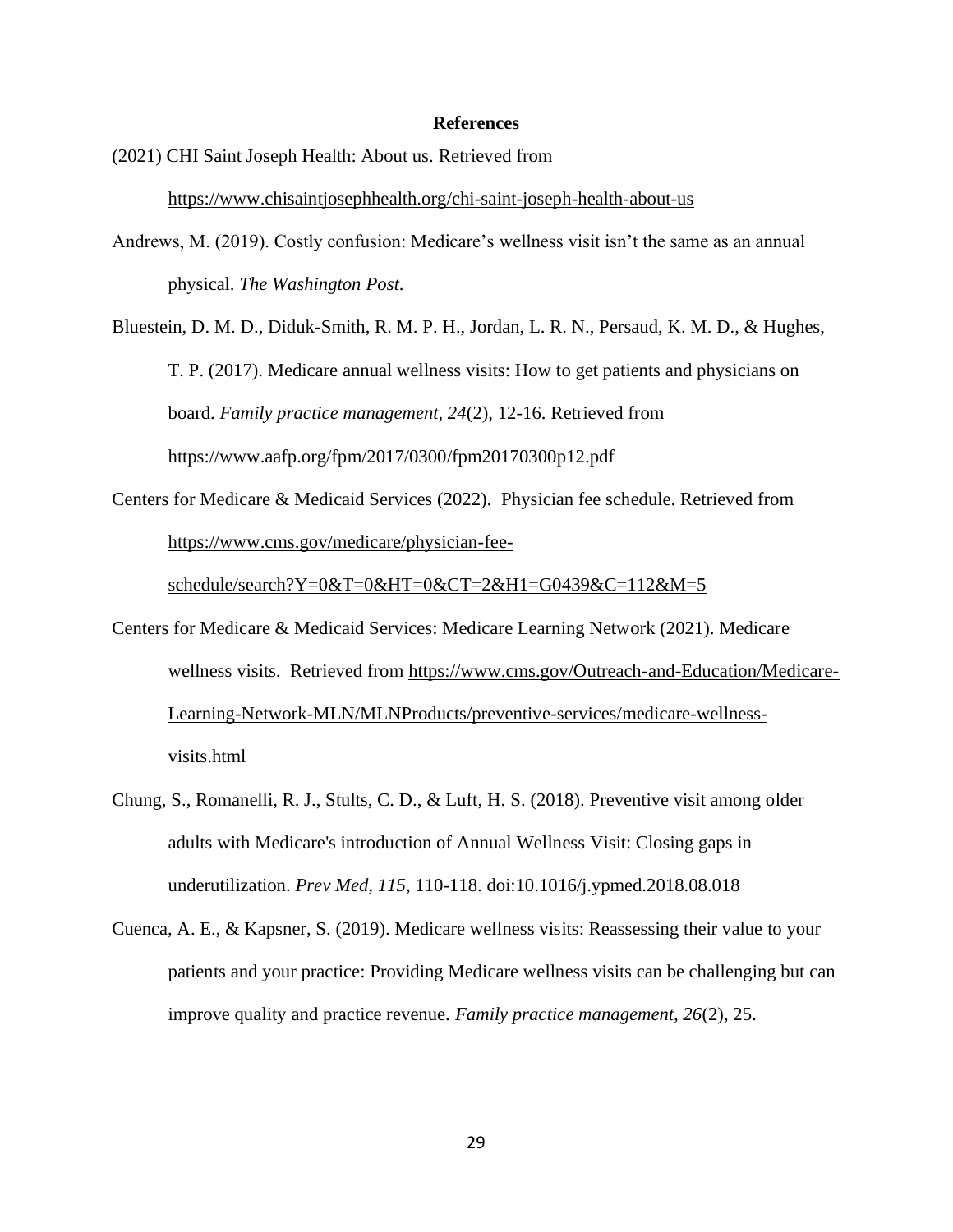Cuenca, A. E. D. O. C. (2012). Making Medicare Wellness Visits Work in Practice. *Family practice management, 19*(5), 11-16. Retrieved from [https://www.aafp.org/fpm/2012/0900/fpm20120900p11.pdf](about:blank)

- Diduk-Smith, R., Bluestein, D., Hughes, T., Early, M., Jordan, L.H., and Mathur, S. (2016). Improving provider use of Medicare Wellness Visits in family medicine practices. *The Gerontologist, 56*(Suppl\_3), 545-545. doi:10.1093/geront/gnw162.2199
- Duffy, J. (2013). Quality caring in nursing and health systems. New York, NY: Springer Publishing Company.
- Duffy & Hoskins, L. M. (2003). The Quality-Caring Model: blending dual paradigms. Advances in Nursing Science, 26(1), 77–88. https://doi.org/10.1097/00012272-200301000-00010
- Farford, B. A., Baggett, C. L., Paredes Molina, C. S., Ball, C. T., & Dover, C. M. (2021). Impact of an RN-led Medicare Annual Wellness Visit on Preventive Services in a Family Medicine Practice. *Journal of applied gerontology, 40*(8), 865-871. doi:10.1177/0733464820947928
- Garcia-Retamero, R., & Cokely, E. T. (2017). Designing Visual Aids That Promote Risk Literacy: A Systematic Review of Health Research and Evidence-Based Design Heuristics. *Human factors, 59*(4), 582-627. doi:10.1177/0018720817690634
- Gardenier, D., Simpson, V., & Edwards, N. (2019). Are Medicare wellness visits worthwhile? *Journal for nurse practitioners, 15*(5), 332-333. doi:10.1016/j.nurpra.2019.02.006
- Giguère, A., Zomahoun, H. T., Carmichael, P. H., Uwizeye, C. B., Légaré, F., Grimshaw, J. M., . . . Massougbodji, J. (2020). Printed educational materials: effects on professional practice and healthcare outcomes. *Cochrane Database of Systematic Reviews*(8). doi:10.1002/14651858.CD004398.pub4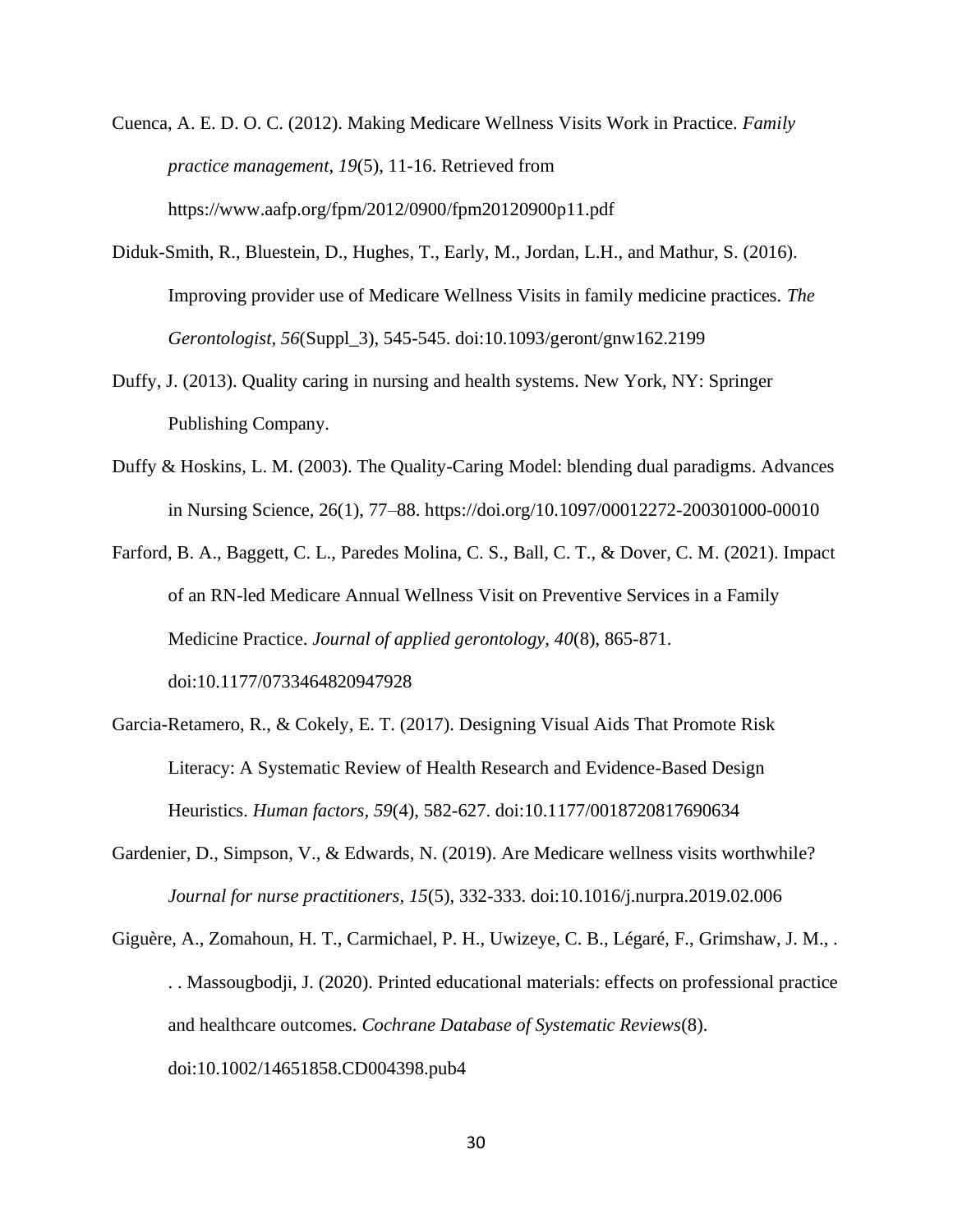- Gorbenko, K. P., Metcalf, S. A. M., Mazumdar, M. P., & Crump, C. M. D. P. (2017). Annual Physical Examinations and Wellness Visits: Translating Guidelines into Practice. *American journal of preventive medicine, 52*(6), 813-816.
- Jahan, S., Al-Saigul, A. M., & Alharbi, A. M. (2021). Assessment of health education infographics in Saudi Arabia. *Health education journal, 80*(1), 3-15. doi:10.1177/0017896920949600
- Jiang, Hughes, D. R., & Wang, W. (2018). The effect of Medicare's Annual Wellness Visit on preventive care for the elderly. Preventive Medicine, 116, 126–133. https://doi.org/10.1016/j.ypmed.2018.08.035
- Kamimura, Higham, R., Rathi, N., Panahi, S., Lee, E., & Ashby, J. (2020). Patient–Provider Relationships Among Vulnerable Patients: The Association With Health Literacy, Continuity of Care, and Self-Rated Health. Journal of Patient Experience, 7(6), 1450– 1457.<https://doi.org/10.1177/2374373519895680>
- Medicare.gov. (2021). Yearly 'wellness' visits. Retrieved from <https://www.medicare.gov/coverage/yearly-wellness-visits>
- Privett, N., & Guerrier, S. (2021). Estimation of the Time Needed to Deliver the 2020 USPSTF Preventive Care Recommendations in Primary Care. *American journal of public health (1971), 111*(1), 145-149. doi:10.2105/AJPH.2020.305967
- Simpson, V., & Pedigo, L. (2018). Health Risk Appraisals With Aging Adults: An Integrative Review. *Western Journal of Nursing Research, 40*(7), 1049-1068.
- Smith, S. M., Wallace, E., O'Dowd, T., & Fortin, M. (2021). Interventions for improving outcomes in patients with multimorbidity in primary care and community settings. *Cochrane Database of Systematic Reviews*(1). doi:10.1002/14651858.CD006560.pub4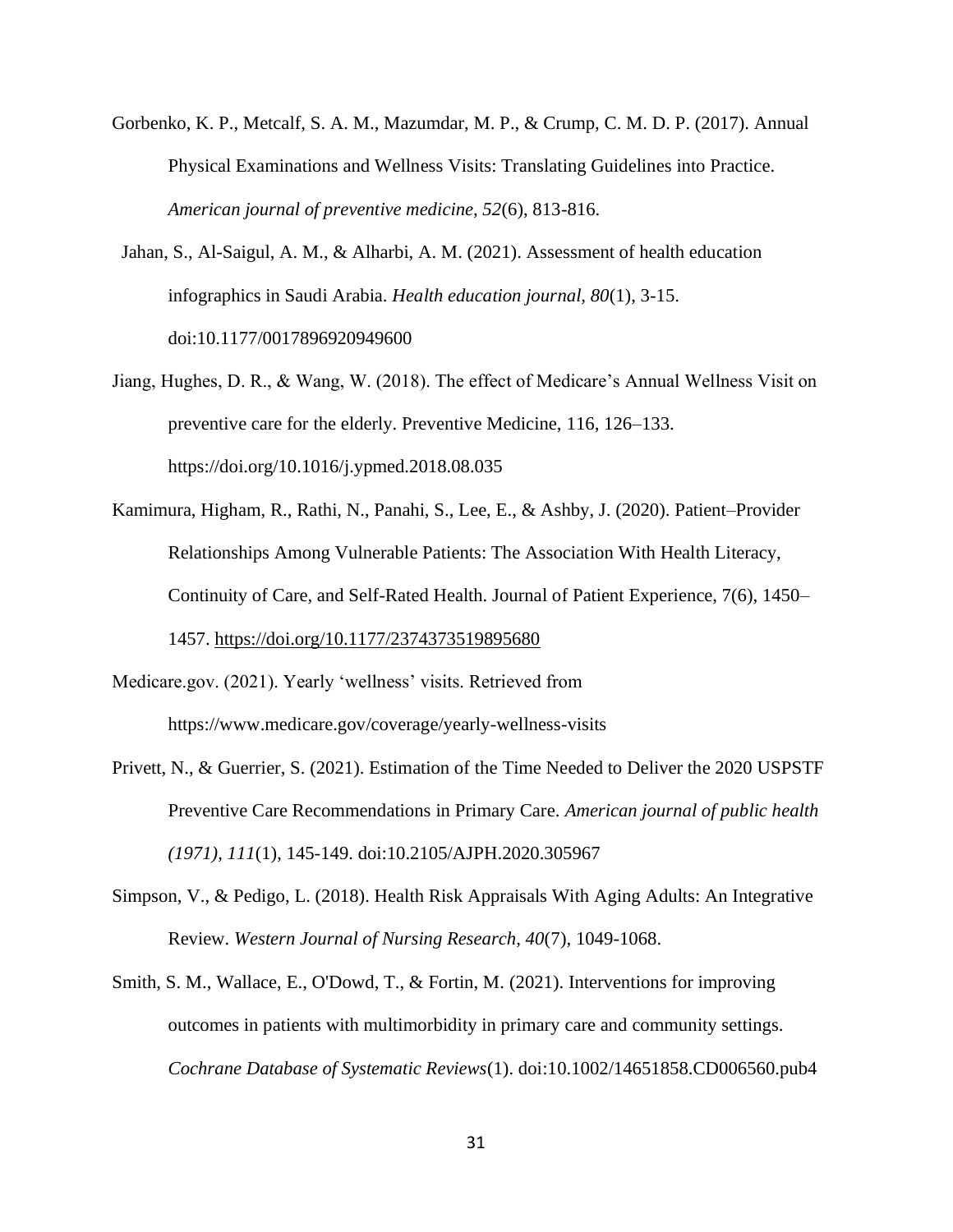Tse, A. (2020). Leverage the annual wellness visit. *Medical Economics, 97*(1), 16-18.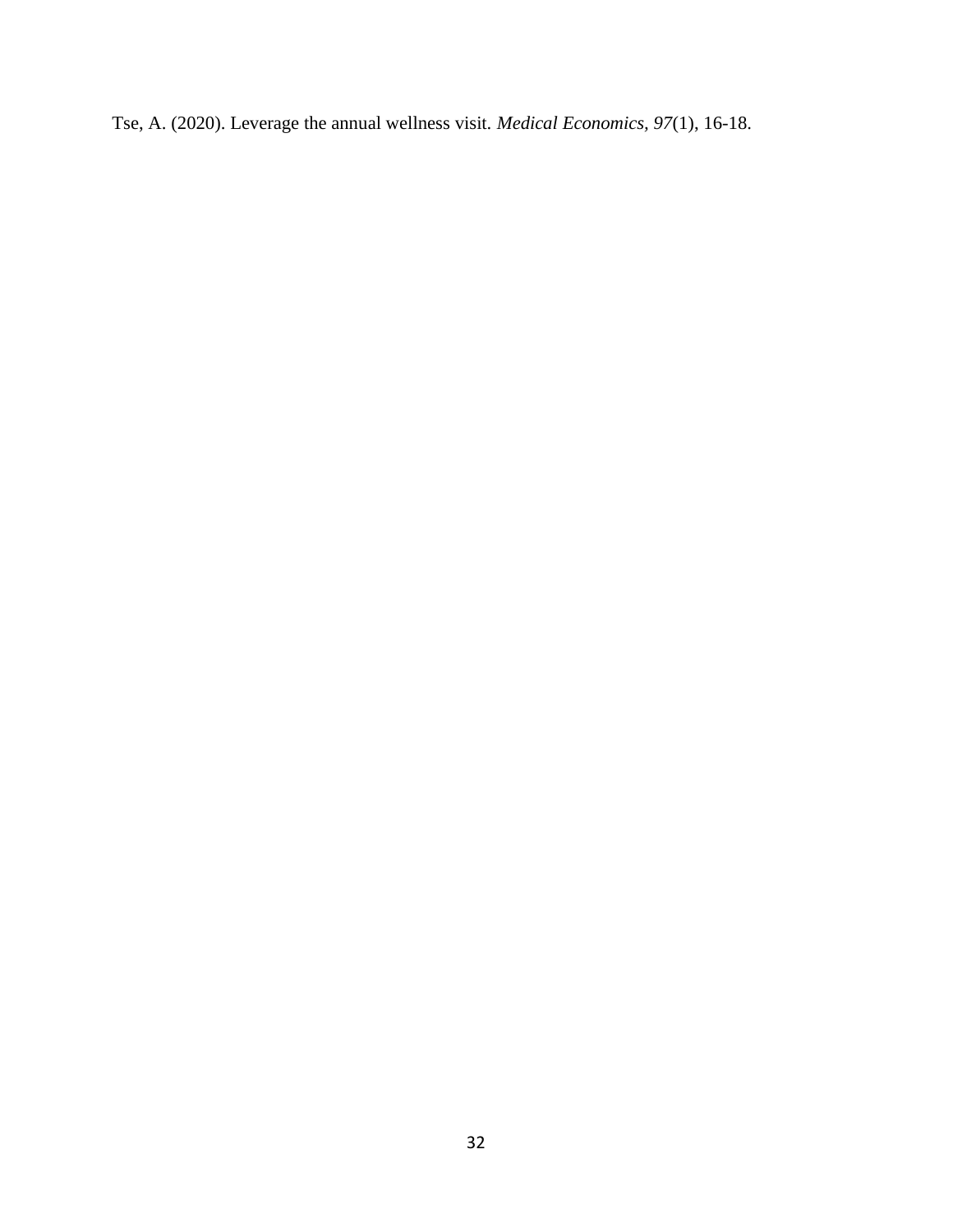# **Tables**

# Table 1. *Provider Demographics*

| <b>Measures</b> | Description     | $n\left(\%\right)$ |
|-----------------|-----------------|--------------------|
| Provider role   | MD              | 14 (66.7%)         |
|                 | <b>APRN</b>     | $5(23.8\%)$        |
|                 | PA              | $2(9.5\%)$         |
| Gender          | Female          | 14 (66.7%)         |
|                 | Male            | 7(33.3%)           |
| Race            | Non-Hispanic    | 20 (95.2%)         |
|                 | Hispanic        | $1(4.8\%)$         |
| Ethnicity       | White           | 18 (85.7%)         |
|                 | <b>Black</b>    | $1(4.8\%)$         |
|                 | Hispanic        | $1(4.8\%)$         |
|                 | Indian          | 0                  |
|                 | Native American |                    |
|                 | Middle Eastern  |                    |
|                 | Asian           | $1(4.8\%)$         |
|                 | Other           | 0                  |
|                 |                 |                    |
| Age range       | $30 - 35$       | 3(14.3%)           |
|                 | $35 - 40$       | 3(14.3%)           |
|                 | $40 - 45$       | $4(19.0\%)$        |
|                 | 45-50           | $1(4.8\%)$         |
|                 | 50-55           | 3(14.3%)           |
|                 | 55-60           | 3(14.3%)           |
|                 | $60 - 65$       | $1(4.8\%)$         |
|                 | 65-70           | $1(4.8\%)$         |
|                 | 70-75           | $1(4.8\%)$         |
|                 | 75-80           | 0                  |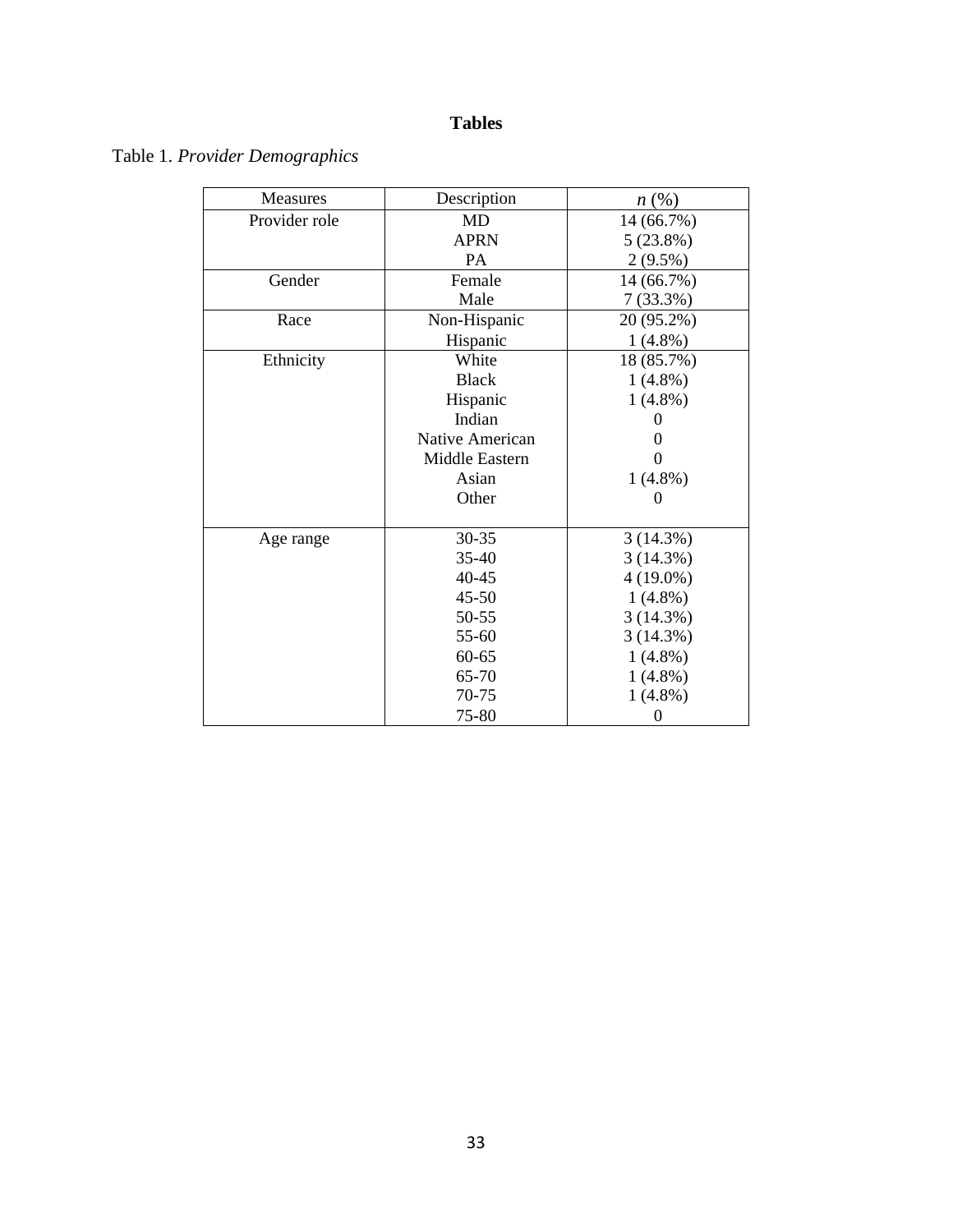Table 2. *Descriptive Summary of Pre-Survey Items (N = 12)*

| Barriers*                                                    | <i>Mean</i> (SD) or $n$ (%) |
|--------------------------------------------------------------|-----------------------------|
| I already complete these requirements during other visits.   | 1.60(0.97)                  |
| Patients want to discuss current health issues instead of/in | 1.60(0.52)                  |
| addition to discussing preventative measures.                |                             |
| Patient's don't know that Medicare Wellness Visits exist.    | 3.60(0.84)                  |
| Medicare Wellness Visits take too long to complete.          | 3.80(1.03)                  |
| Medicare Wellness visits documentation requirements are too  | 5.00(0.94)                  |
| stringent.                                                   |                             |
| Patients don't care about preventative healthcare.           | 5.60(1.17)                  |
| I'm not sure how to complete a Medicare Wellness visit.      | 6.80(0.42)                  |

\*Ranking are in order of 1) 'most important' to 7) 'least important'

Table 3. *Descriptive Summary of Willingness to Increase Number of MWVs Performed (N= 12)*

|                      | Frequency | Percent |
|----------------------|-----------|---------|
| Very likely          | 3         | 25%     |
| Somewhat likely      | 7         | 58.3%   |
| Somewhat<br>unlikely | 2         | 16.7%   |
| Total                | 12        | 100%    |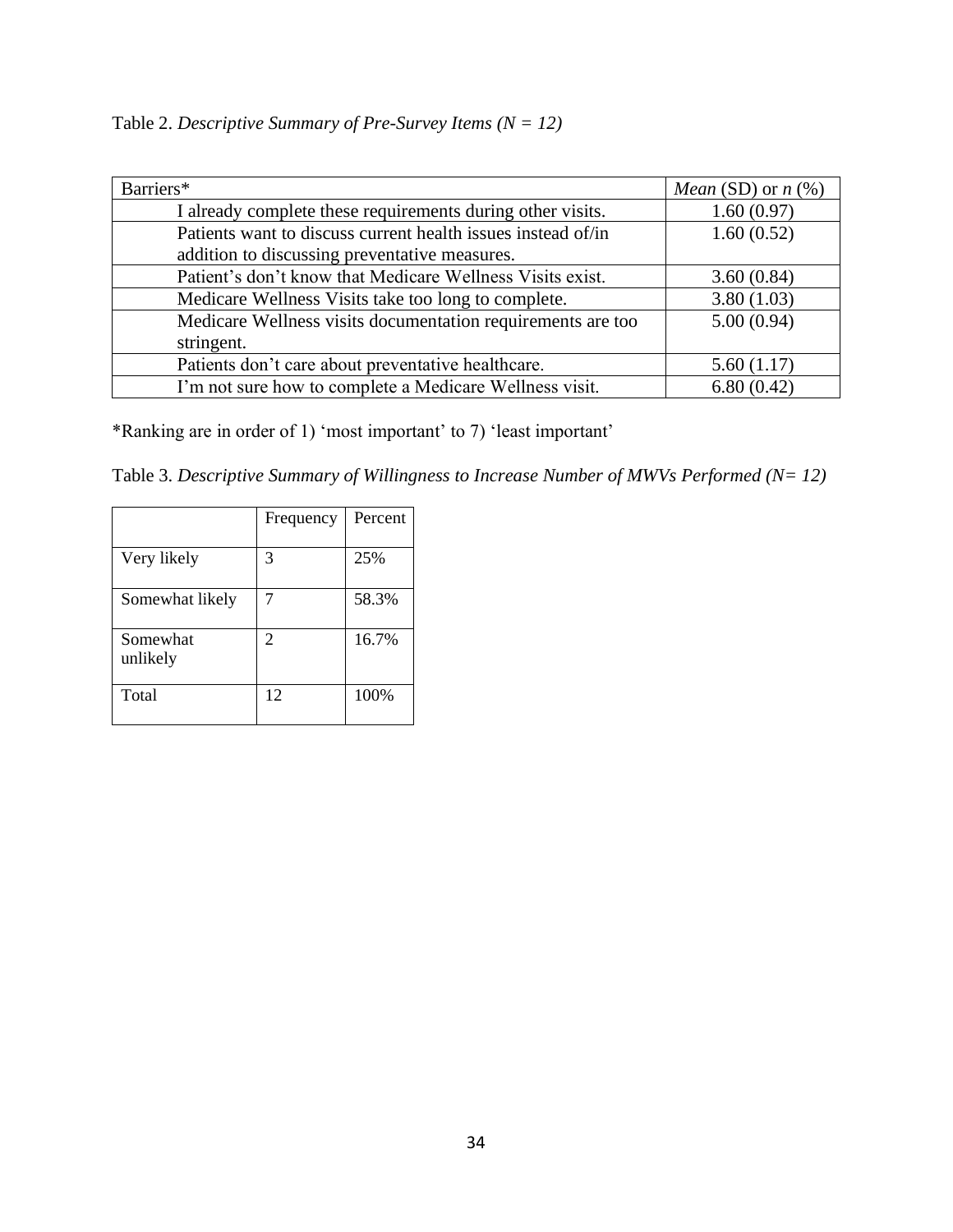# Table 4. *Descriptive Summary of Providers that Found the 'Difference Between Visits' Chart*

## *Helpful in Educating Patients (N= 4)*

|          | Frequency | Percent |
|----------|-----------|---------|
| Somewhat | ◢<br>┑    | 100%    |
| Total    | 4         | 100%    |

Table 5. *Descriptive Summary of Measurement of Satisfaction with 'Differences Between Visits'* 

### *Chart (N=4)*

|                     | Frequency | Percent |
|---------------------|-----------|---------|
| Somewhat satisfied  |           | 50%     |
| Extremely satisfied | ∠         | 50%     |
| Total               | 4         | 100%    |

Table 6. *Descriptive Summary of How Likely Providers are to Continue Using the 'Differences* 

*Between Visits' chart (N=4)*

|                     | Frequency | Percent |
|---------------------|-----------|---------|
| Somewhat satisfied  | ာ         | 50%     |
| Extremely satisfied | ာ<br>↵    | 50%     |
| Total               | 4         | 100%    |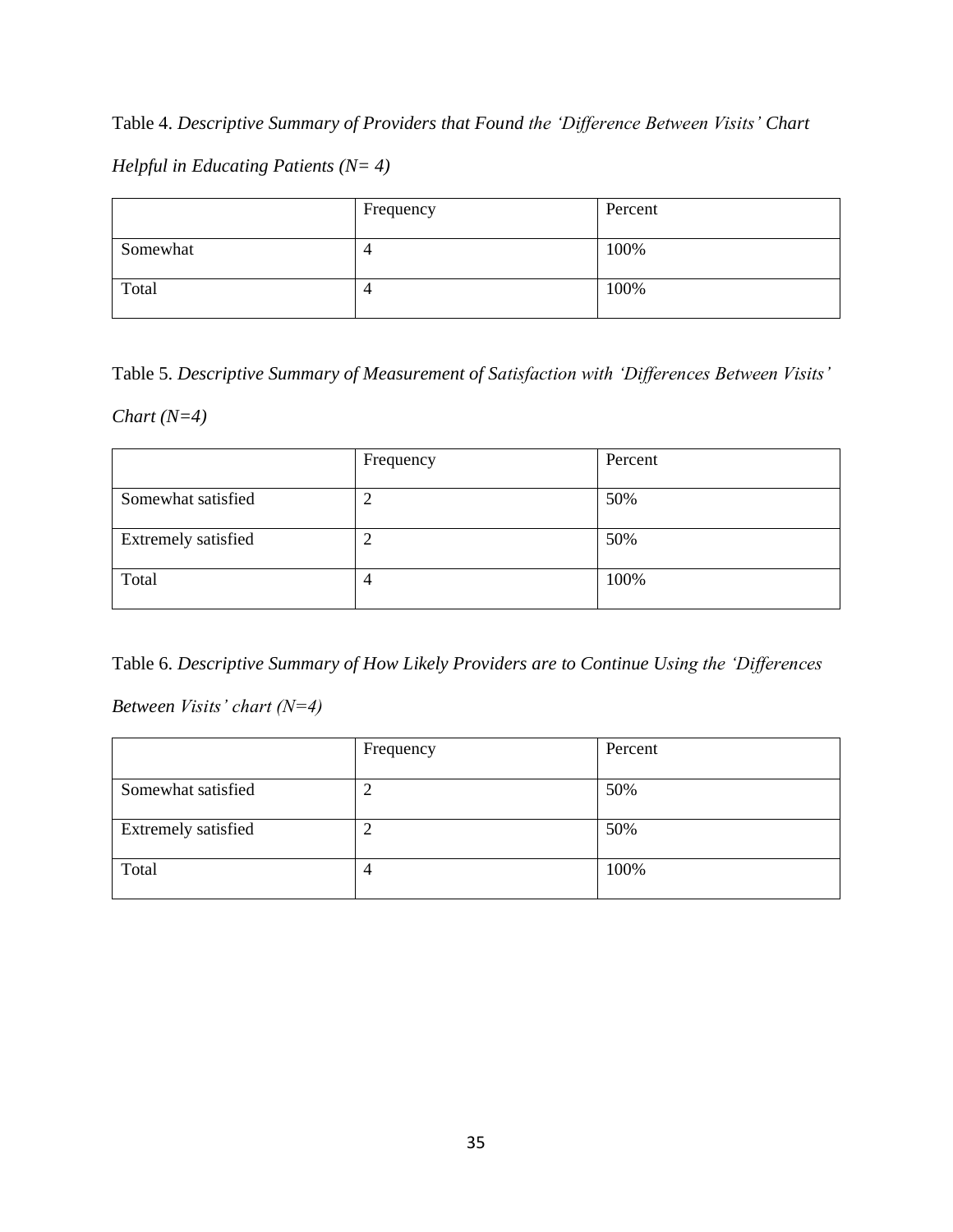### **Appendix A: IRB Letter of Approval**



In implementing the research activities, you are responsible for complying with IRB decisions, conditions and requirements. The research procedures should be implemented as approved in the IRB protocol. It is the principal investigator's responsibility to ensure any changes planned for the research are submitted for review and approval by the IRB prior to implementation. Protocol changes made without prior IRB approval to eliminate apparent hazards to the subject(s) should be reported in writing immediately to the IRB. Furthermore, discontinuing a study or completion of a study is considered a change in the protocol's status and therefore the IRB should be promptly notified in writing.

For information describing investigator responsibilities after obtaining IRB approval, download and read the document "PI Guidance to Respo Qualifications, Records and Documentation of Human Subjects Research" available in the online Office of Research Integrity's JRB Survival Handbook. Additional information regarding IRB review, federal regulations, and inst information, or would like a paper copy of the above mentioned document, contact the Office of Research Integrity at 859-257-9428.

#### see blue.

405 Kinkead Hall | Lexington, KY 40506-0057 | P: 859-257-9428 | P: 859-257-8995 | www.research.uky.edu/ori/

An Equal Opp sky List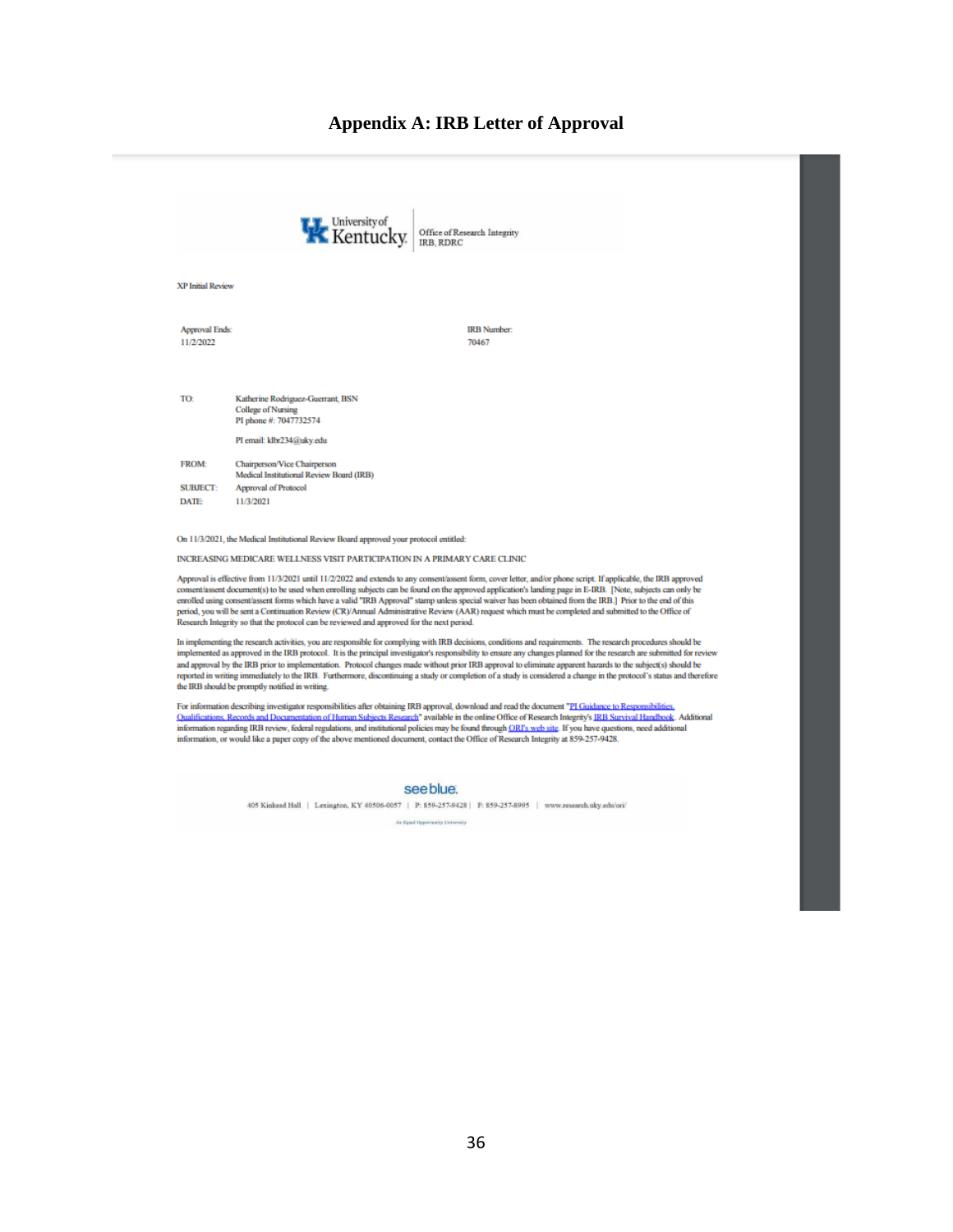### **Appendix B: Provider Survey Questions (Qualtrics Survey)**

Instructions: The two questions provided below are in regard to provider barriers to completing Medicare Wellness visits. Answering these questions will help us to understand what you see as most important issues that prevent you and your colleagues from conducting these visits.

- 1. Please rank the following from most (1) to least (7) important:
	- a. I already complete these requirements during other visits.
	- b. Patients want to discuss current health issues instead of/in addition to discussing preventative measures.
	- c. Patients don't know Medicare Wellness visits exist.
	- d. Medicare Wellness visits take too long to complete.
	- e. Medicare Wellness visits documentation requirements are too stringent.
	- f. I'm not sure how to complete a Medicare Wellness visit.
	- g. Patients don't care about preventative healthcare.
- 2. How willing are you to increase the number of MWVs you perform?
	- a. Very likely
	- b. Somewhat likely
	- c. Neutral
	- d. Somewhat unlikely
	- e. Very unlikely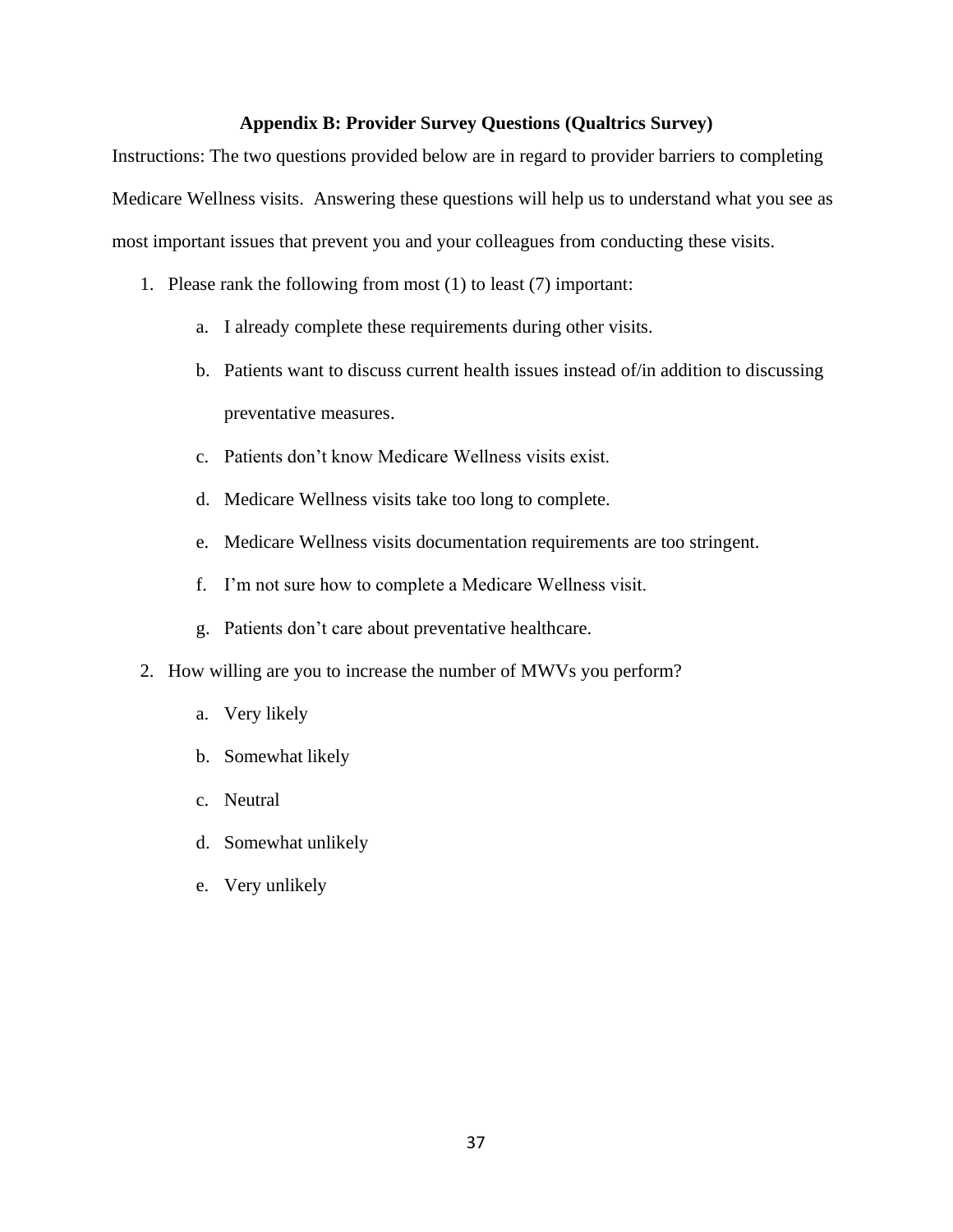